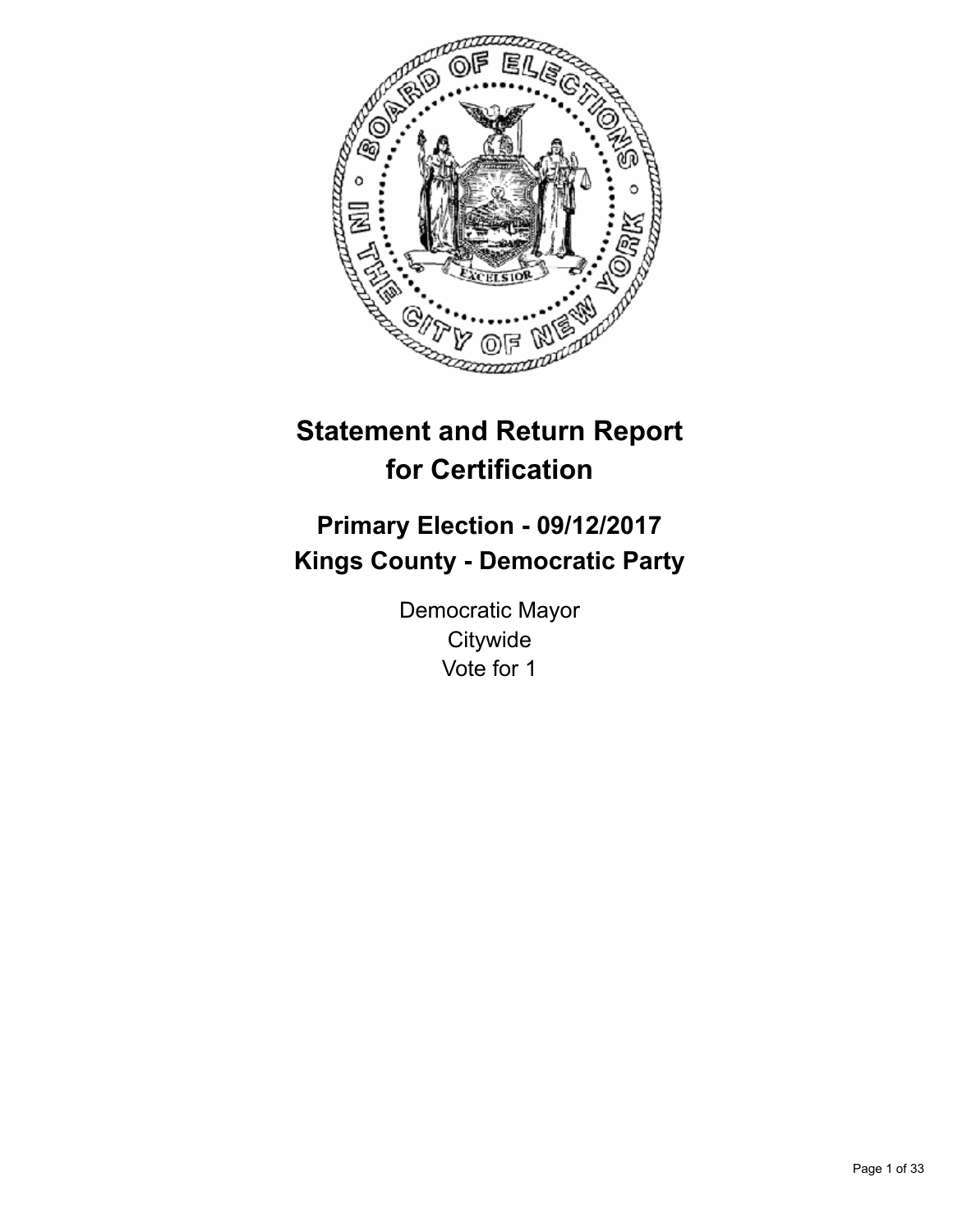

| PUBLIC COUNTER                                           | 5,534          |
|----------------------------------------------------------|----------------|
| <b>MANUALLY COUNTED EMERGENCY</b>                        | 0              |
| <b>ABSENTEE / MILITARY</b>                               | 241            |
| <b>AFFIDAVIT</b>                                         | 19             |
| <b>Total Ballots</b>                                     | 5,794          |
| Less - Inapplicable Federal/Special Presidential Ballots | 0              |
| <b>Total Applicable Ballots</b>                          | 5,794          |
| <b>MICHAEL TOLKIN</b>                                    | 325            |
| <b>SAL F. ALBANESE</b>                                   | 1,410          |
| <b>RICHARD S. BASHNER</b>                                | 129            |
| <b>ROBERT GANGI</b>                                      | 102            |
| <b>BILL DE BLASIO</b>                                    | 3,641          |
| <b>BARBARA FORTUNE (WRITE-IN)</b>                        | 1              |
| <b>BO DIETL (WRITE-IN)</b>                               | 3              |
| ERIC ADAMS (WRITE-IN)                                    | 1              |
| FRANKLIN C. MARCUS (WRITE-IN)                            | 1              |
| FRED EHRHART (WRITE-IN)                                  | 1              |
| JAMES FIELDS (WRITE-IN)                                  | 1              |
| MICHAEL BLOOMBERG (WRITE-IN)                             | 1              |
| NICOLE MALLIOTAKIS (WRITE-IN)                            | 6              |
| OLEG KLEDAN (WRITE-IN)                                   | $\mathbf{1}$   |
| SHAINDY FIREWORKER (WRITE-IN)                            | $\mathbf{1}$   |
| SHUMIL ZEND (WRITE-IN)                                   | 1              |
| TONY AVELLA (WRITE-IN)                                   | 1              |
| UNATTRIBUTABLE WRITE-IN (WRITE-IN)                       | $\overline{2}$ |
| <b>Total Votes</b>                                       | 5,628          |
| Unrecorded                                               | 166            |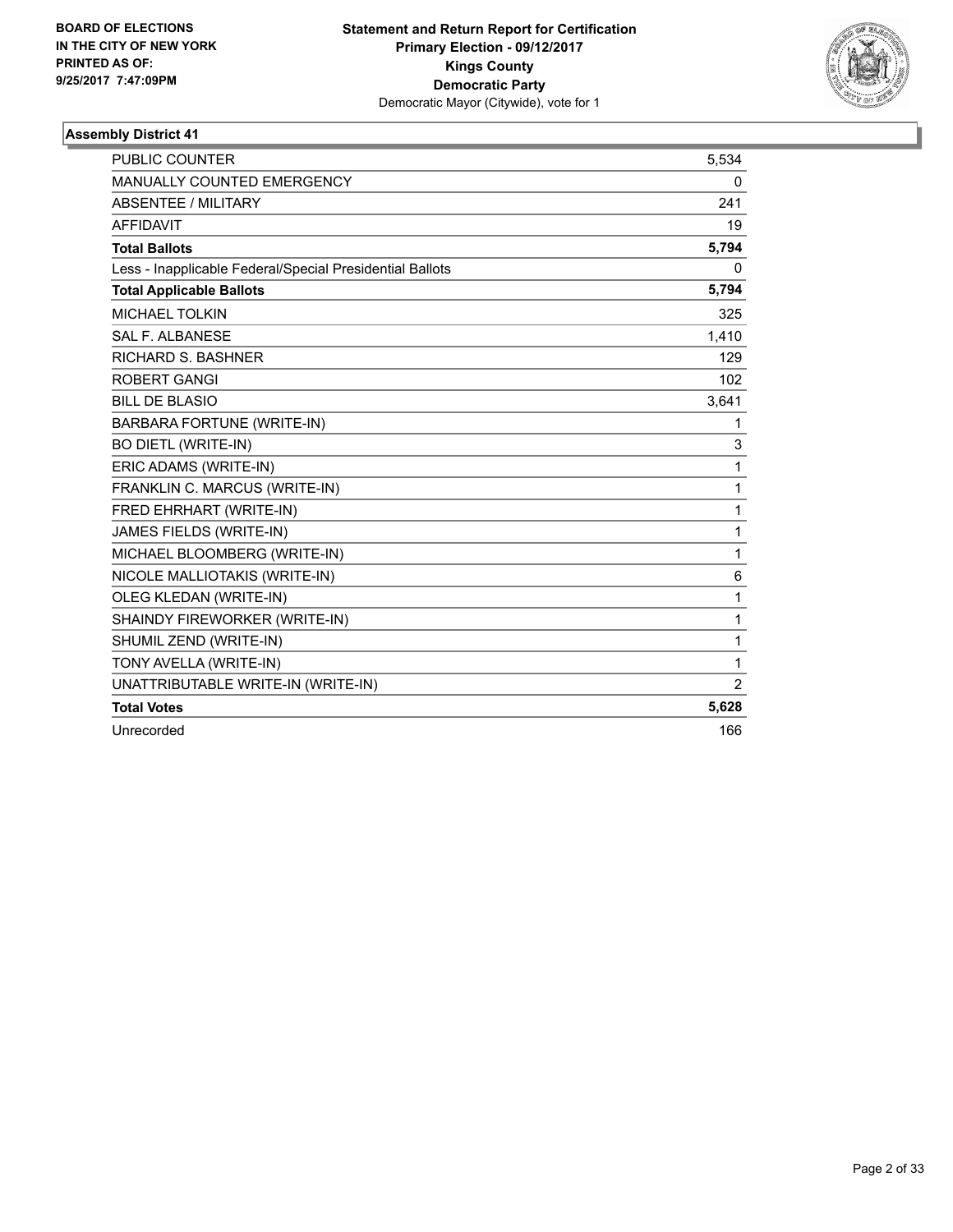

| <b>PUBLIC COUNTER</b>                                    | 9,305 |
|----------------------------------------------------------|-------|
| MANUALLY COUNTED EMERGENCY                               | 0     |
| <b>ABSENTEE / MILITARY</b>                               | 217   |
| AFFIDAVIT                                                | 73    |
| <b>Total Ballots</b>                                     | 9,595 |
| Less - Inapplicable Federal/Special Presidential Ballots | 0     |
| <b>Total Applicable Ballots</b>                          | 9,595 |
| <b>MICHAEL TOLKIN</b>                                    | 311   |
| <b>SAL F. ALBANESE</b>                                   | 704   |
| <b>RICHARD S. BASHNER</b>                                | 167   |
| <b>ROBERT GANGI</b>                                      | 343   |
| <b>BILL DE BLASIO</b>                                    | 7,801 |
| AL SHARPTON (WRITE-IN)                                   | 1     |
| <b>BO DIETL (WRITE-IN)</b>                               | 1     |
| CATHERINE MULLEN (WRITE-IN)                              | 1     |
| CHAIM DEUTCH (WRITE-IN)                                  | 1     |
| CHARLES BARRON (WRITE-IN)                                | 2     |
| CHRISTINE QUINN (WRITE-IN)                               | 1     |
| DENNIS WALCOTT (WRITE-IN)                                | 1     |
| DEREK WALCOTT (WRITE-IN)                                 | 1     |
| DINA CYNAMAN (WRITE-IN)                                  | 1     |
| EMILY FRANZOSA (WRITE-IN)                                | 1     |
| ERIC GARNER (WRITE-IN)                                   | 1     |
| ESTHER NEWBERG (WRITE-IN)                                | 1     |
| <b>GORDON BERLIN (WRITE-IN)</b>                          | 1     |
| HILLARY CLINTON (WRITE-IN)                               | 3     |
| JACOB GARCHIK (WRITE-IN)                                 | 1     |
| JAMES BEDNACK (WRITE-IN)                                 | 1     |
| JONETTE SADIK-KHAN (WRITE-IN)                            | 1     |
| KWAME ASANLE (WRITE-IN)                                  | 1     |
| LENNY DYKSTRA (WRITE-IN)                                 | 1     |
| MAUSIM TSARENKOV (WRITE-IN)                              | 1     |
| MELISSA MARK VIVERITO (WRITE-IN)                         | 1     |
| MICHAEL SLOVIMBERG (WRITE-IN)                            | 1     |
| NICOLE MALLIOTAKIS (WRITE-IN)                            | 1     |
| RICHARD A. DIETL (WRITE-IN)                              | 1     |
| ROY MITCHELL (WRITE-IN)                                  | 1     |
| SCOTT JOYNER (WRITE-IN)                                  | 1     |
| SCOTT M. STRINGER (WRITE-IN)                             | 1     |
| SHIRLEY CHISHOLM (WRITE-IN)                              | 1     |
| UNATTRIBUTABLE WRITE-IN (WRITE-IN)                       | 8     |
| UNCOUNTED WRITE-IN PER STATUTE (WRITE-IN)                | 2     |
| <b>Total Votes</b>                                       | 9,367 |
| Unrecorded                                               | 228   |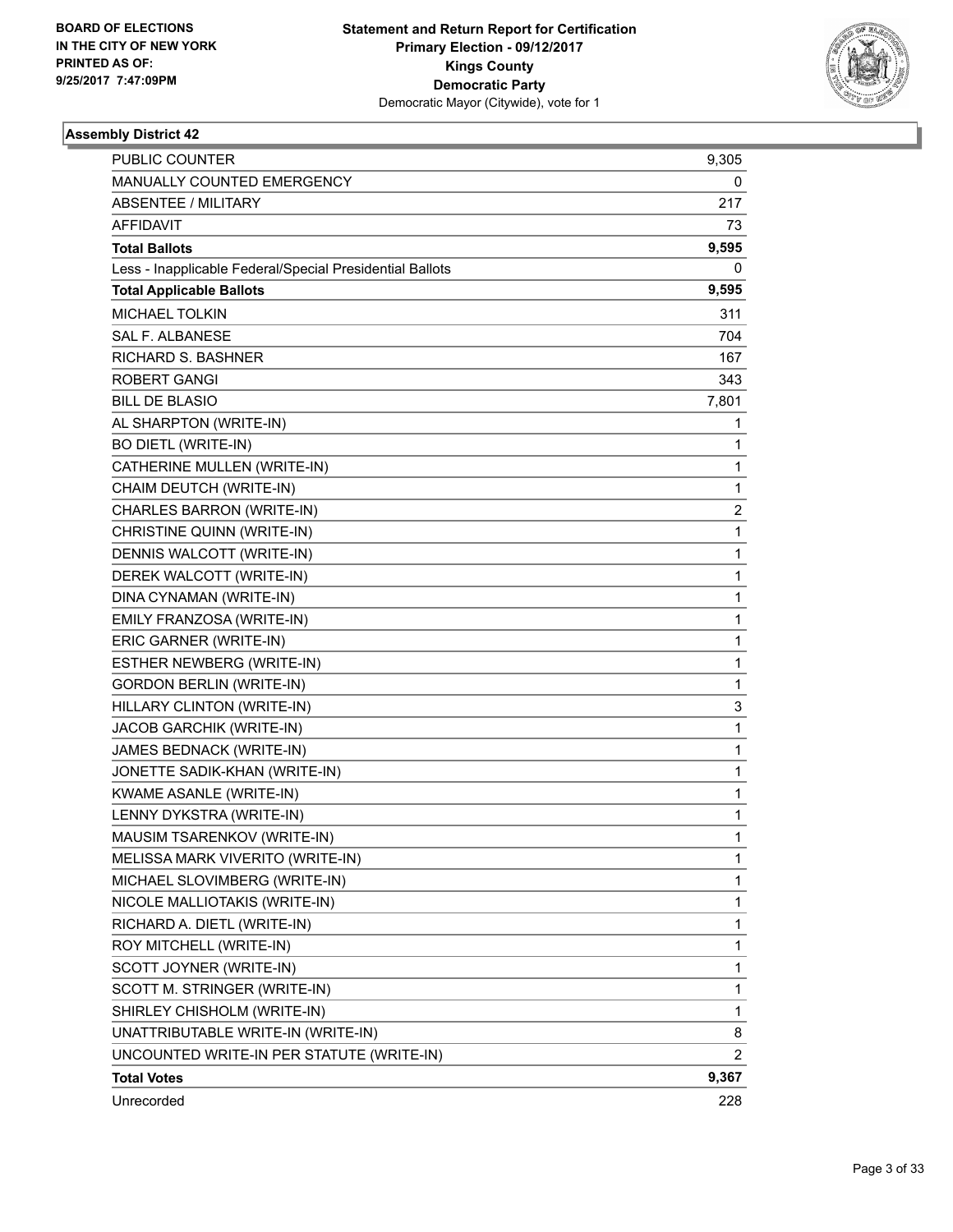

| <b>PUBLIC COUNTER</b>                                    | 11,883                  |
|----------------------------------------------------------|-------------------------|
| MANUALLY COUNTED EMERGENCY                               | 0                       |
| <b>ABSENTEE / MILITARY</b>                               | 305                     |
| AFFIDAVIT                                                | 122                     |
| <b>Total Ballots</b>                                     | 12,310                  |
| Less - Inapplicable Federal/Special Presidential Ballots | 0                       |
| <b>Total Applicable Ballots</b>                          | 12,310                  |
| <b>MICHAEL TOLKIN</b>                                    | 354                     |
| <b>SAL F. ALBANESE</b>                                   | 759                     |
| <b>RICHARD S. BASHNER</b>                                | 185                     |
| <b>ROBERT GANGI</b>                                      | 545                     |
| <b>BILL DE BLASIO</b>                                    | 10,116                  |
| AKEEM BROWDER (WRITE-IN)                                 | 5                       |
| ALTON MADDOX (WRITE-IN)                                  | $\mathbf{1}$            |
| BERNIE SANDERS (WRITE-IN)                                | 1                       |
| <b>BO DIETL (WRITE-IN)</b>                               | 2                       |
| <b>BRAD RAMDEEN (WRITE-IN)</b>                           | $\mathbf{1}$            |
| CHOIRE SICHA (WRITE-IN)                                  | 1                       |
| CHRISTINE QUINN (WRITE-IN)                               | 2                       |
| DAVID L STEPHENS (WRITE-IN)                              | $\mathbf{1}$            |
| DONALD J TRUMP JR (WRITE-IN)                             | 1                       |
| DONNELL GRAVES (WRITE-IN)                                | $\mathbf 1$             |
| ESTHER ALIX (WRITE-IN)                                   | 1                       |
| ETHAN SMYTH (WRITE-IN)                                   | 1                       |
| <b>GALE BREWER (WRITE-IN)</b>                            | 1                       |
| <b>GEORGE LITTLEJOHN (WRITE-IN)</b>                      | $\mathbf{1}$            |
| <b>GERALD SPENCE (WRITE-IN)</b>                          | $\overline{\mathbf{c}}$ |
| HAKEEM JEFFERIES (WRITE-IN)                              | 1                       |
| HILLARY CLINTON (WRITE-IN)                               | 1                       |
| IGENIE F HARRIS-BLANMAN (WRITE-IN)                       | 1                       |
| JABARI BRISPORT (WRITE-IN)                               | 2                       |
| MICHAEL BLAKE (WRITE-IN)                                 | 1                       |
| MICHAEL BLOOMBERG (WRITE-IN)                             | 3                       |
| NICOLE MALLIOTAKIS (WRITE-IN)                            | $\overline{c}$          |
| SCOTT M. STRINGER (WRITE-IN)                             | 1                       |
| TRAVIS MOCKLER (WRITE-IN)                                | 1                       |
| UNATTRIBUTABLE WRITE-IN (WRITE-IN)                       | 13                      |
| <b>Total Votes</b>                                       | 12,007                  |
| Unrecorded                                               | 303                     |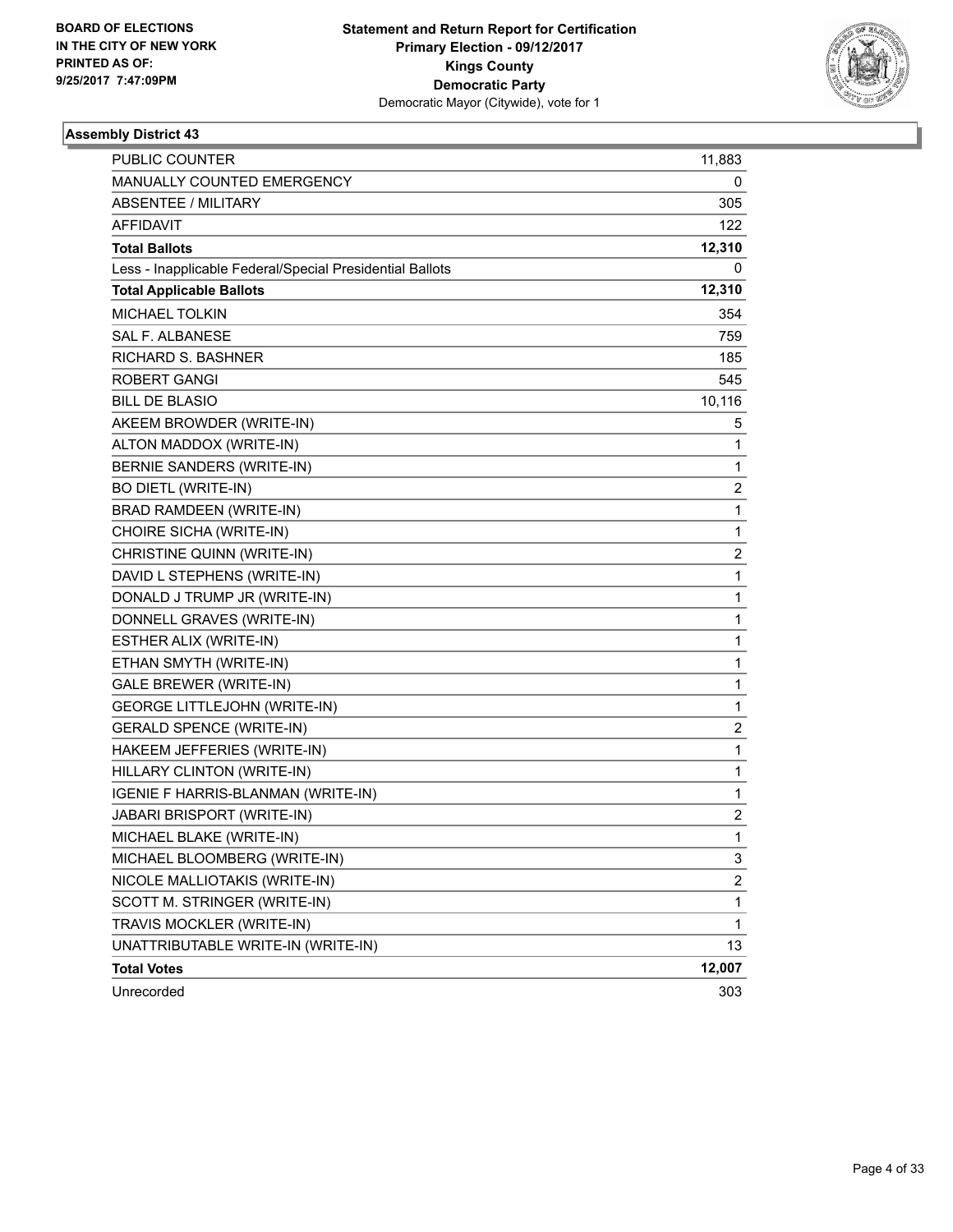

| <b>PUBLIC COUNTER</b>                                    | 10,573         |
|----------------------------------------------------------|----------------|
| MANUALLY COUNTED EMERGENCY                               | 1              |
| ABSENTEE / MILITARY                                      | 175            |
| <b>AFFIDAVIT</b>                                         | 72             |
| <b>Total Ballots</b>                                     | 10,821         |
| Less - Inapplicable Federal/Special Presidential Ballots | 0              |
| <b>Total Applicable Ballots</b>                          | 10,821         |
| <b>MICHAEL TOLKIN</b>                                    | 409            |
| <b>SAL F. ALBANESE</b>                                   | 1,647          |
| <b>RICHARD S. BASHNER</b>                                | 290            |
| <b>ROBERT GANGI</b>                                      | 484            |
| <b>BILL DE BLASIO</b>                                    | 7,639          |
| AARON JUDGE (WRITE-IN)                                   | 1              |
| AKEEM BROWDER (WRITE-IN)                                 | 1              |
| BARACK OBAMA (WRITE-IN)                                  | 2              |
| BERNIE SANDERS (WRITE-IN)                                | 1              |
| BILL CLINTON (WRITE-IN)                                  | 1              |
| <b>BO DIETL (WRITE-IN)</b>                               | 3              |
| <b>BRAD LANDER (WRITE-IN)</b>                            | 3              |
| BRIAN LEHRER (WRITE-IN)                                  | 1              |
| CHAIM TARSHIOT (WRITE-IN)                                | 1              |
| CHRISTINE QUINN (WRITE-IN)                               | 1              |
| CYNTHIA NIXON (WRITE-IN)                                 | 1              |
| DAN DOCTOROFF (WRITE-IN)                                 | 1              |
| DIEM H. TRAN (WRITE-IN)                                  | 1              |
| ELEAN BARON (WRITE-IN)                                   | 1              |
| ELIZABETH WARREN (WRITE-IN)                              | 1              |
| EVA SHAPIRO (WRITE-IN)                                   | 1              |
| GILBERT ADRIAN CENTES (WRITE-IN)                         | 1              |
| GREG WESS (WRITE-IN)                                     | 1              |
| HILLEL ENGEL (WRITE-IN)                                  | 1              |
| JIMMY MEMILLAN (WRITE-IN)                                | 1              |
| JOHN CENA (WRITE-IN)                                     | 1              |
| KARAL WOODWORD (WRITE-IN)                                | 1              |
| KURT ANDERSON (WRITE-IN)                                 | 1              |
| LAWRENCE TALBOT (WRITE-IN)                               | 1              |
| LETITIA JAMES (WRITE-IN)                                 | 1              |
| LINDA PANENA (WRITE-IN)                                  | 1              |
| MAN-LI LIN (WRITE-IN)                                    | 1              |
| MARC CHASE (WRITE-IN)                                    | 1              |
| MAYOR JILL MCCARTHY (WRITE-IN)                           | 1              |
| MELISSA MARIA VIVENTO (WRITE-IN)                         | 1              |
| MICHAEL BLOOMBERG (WRITE-IN)                             | 7              |
| MOLLY COOGAN (WRITE-IN)                                  | 1              |
| NICOLE HALLIOHARIS (WRITE-IN)                            | 1              |
| NICOLE MALLIOTAKIS (WRITE-IN)                            | $\overline{2}$ |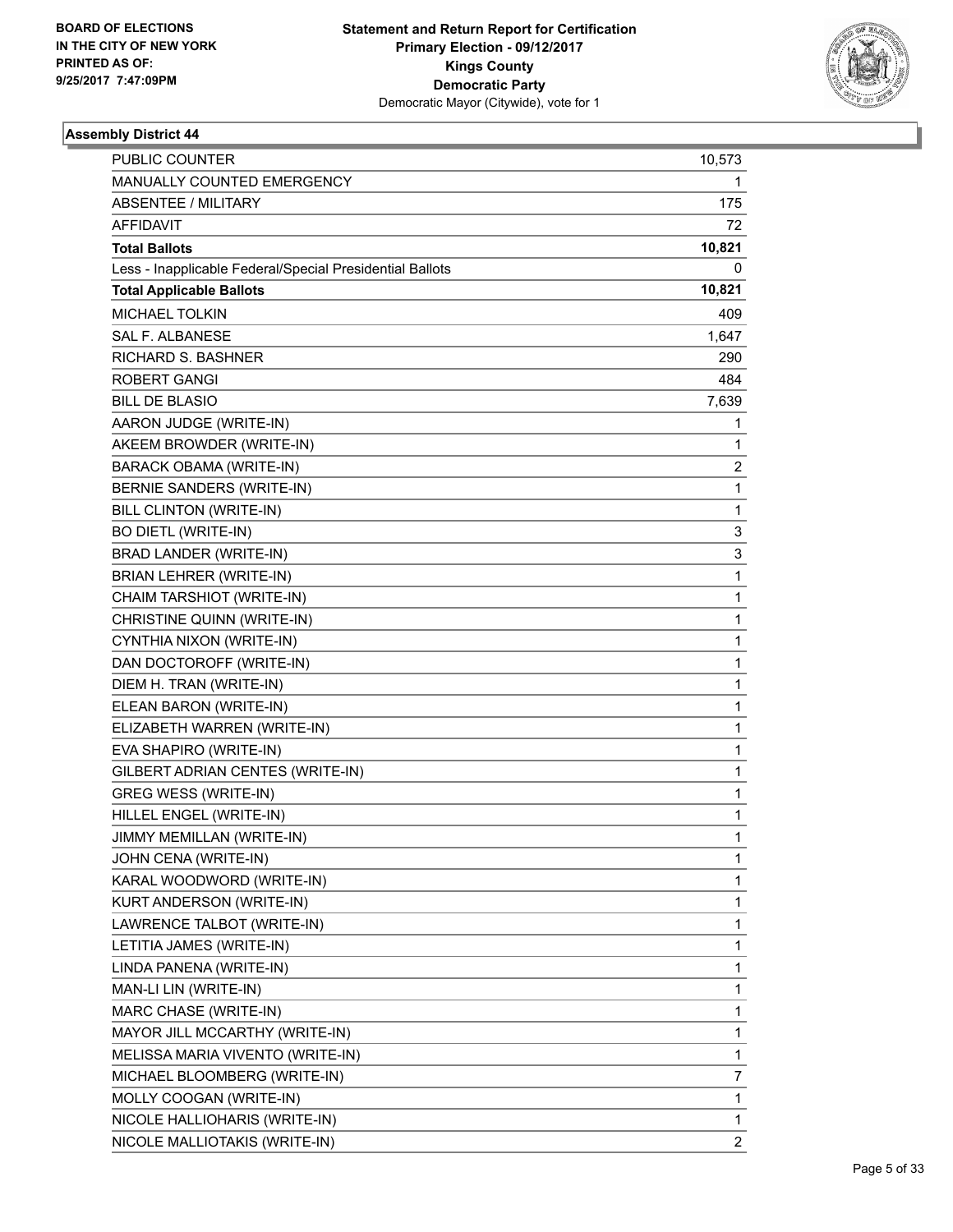

| PAUL GOLDENBOY (WRITE-IN)          |        |
|------------------------------------|--------|
| RAMON E REYES III (WRITE-IN)       |        |
| RAY ROGERS (WRITE-IN)              |        |
| SARA KIRKWOOD (WRITE-IN)           |        |
| SCOTT M. STRINGER (WRITE-IN)       | 3      |
| TOM WILLIAM (WRITE-IN)             |        |
| UNATTRIBUTABLE WRITE-IN (WRITE-IN) | 13     |
| <b>Total Votes</b>                 | 10,536 |
| Unrecorded                         | 285    |

| <b>PUBLIC COUNTER</b>                                    | 3,095          |
|----------------------------------------------------------|----------------|
| MANUALLY COUNTED EMERGENCY                               | 0              |
| ABSENTEE / MILITARY                                      | 125            |
| <b>AFFIDAVIT</b>                                         | 17             |
| <b>Total Ballots</b>                                     | 3,237          |
| Less - Inapplicable Federal/Special Presidential Ballots | 0              |
| <b>Total Applicable Ballots</b>                          | 3,237          |
| <b>MICHAEL TOLKIN</b>                                    | 335            |
| <b>SAL F. ALBANESE</b>                                   | 1,003          |
| <b>RICHARD S. BASHNER</b>                                | 151            |
| <b>ROBERT GANGI</b>                                      | 82             |
| <b>BILL DE BLASIO</b>                                    | 1,388          |
| <b>BO DIETL (WRITE-IN)</b>                               | 1              |
| CHRISTOPHER D. GREF (WRITE-IN)                           | 1              |
| DEBRA GREIF (WRITE-IN)                                   | 1              |
| JAMIE BARAK (WRITE-IN)                                   | 1              |
| LADY GAGA (WRITE-IN)                                     | 1              |
| MARTIN BROWN (WRITE-IN)                                  | 1              |
| MICHAEL BLOOMBERG (WRITE-IN)                             | 1              |
| MINDY MORCULIS (WRITE-IN)                                | 1              |
| NICOLE MALLIOTAKIS (WRITE-IN)                            | $\overline{2}$ |
| ROCKY DE LA FUENTE (WRITE-IN)                            | 1              |
| UNATTRIBUTABLE WRITE-IN (WRITE-IN)                       | 5              |
| <b>Total Votes</b>                                       | 2,975          |
| Unrecorded                                               | 262            |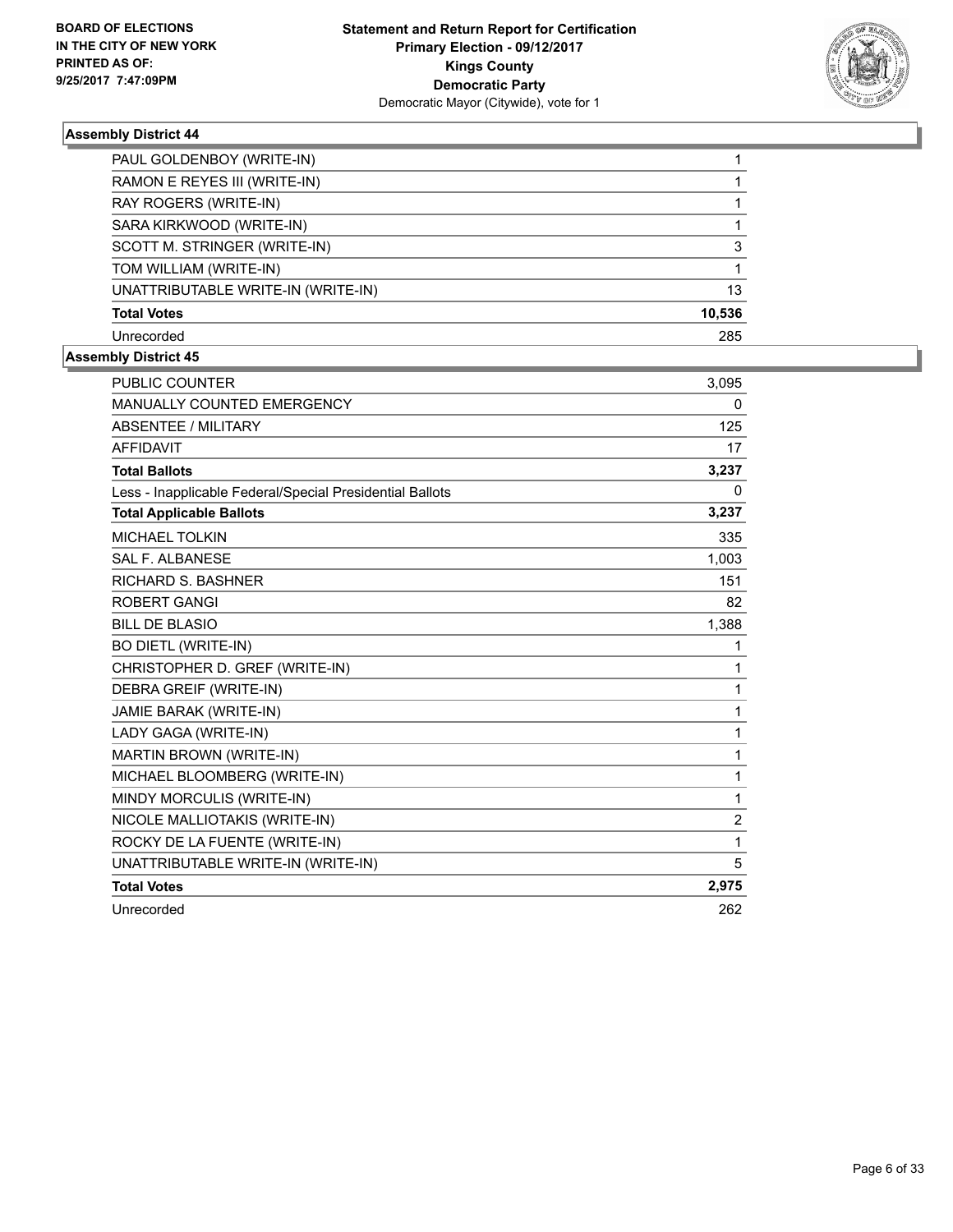

| PUBLIC COUNTER                                           | 6,418            |
|----------------------------------------------------------|------------------|
| <b>MANUALLY COUNTED EMERGENCY</b>                        | 0                |
| ABSENTEE / MILITARY                                      | 261              |
| <b>AFFIDAVIT</b>                                         | 39               |
| <b>Total Ballots</b>                                     | 6,718            |
| Less - Inapplicable Federal/Special Presidential Ballots | 0                |
| <b>Total Applicable Ballots</b>                          | 6,718            |
| <b>MICHAEL TOLKIN</b>                                    | 502              |
| <b>SAL F. ALBANESE</b>                                   | 2,140            |
| <b>RICHARD S. BASHNER</b>                                | 184              |
| ROBERT GANGI                                             | 179              |
| <b>BILL DE BLASIO</b>                                    | 3,257            |
| AZIZ DOLAH (WRITE-IN)                                    | 1                |
| <b>BO DIETL (WRITE-IN)</b>                               | 1                |
| CHRISTOPHER TRECASO (WRITE-IN)                           | 1                |
| DAN O'DONOVAN (WRITE-IN)                                 | 1                |
| DESLEY WUN (WRITE-IN)                                    | 1                |
| DOCKY DE LA FUENTE (WRITE-IN)                            | 1                |
| ERIC ADAMS (WRITE-IN)                                    | 1                |
| HILLARY CLINTION (WRITE-IN)                              | 1                |
| HILLARY CLINTON (WRITE-IN)                               | 1                |
| JOVAN SANTOPIETRO (WRITE-IN)                             | 1                |
| KA-LAI WONG (WRITE-IN)                                   | 1                |
| KHADER ELYATEEM (WRITE-IN)                               | 1                |
| LEON OFMAN (WRITE-IN)                                    | 1                |
| LETITIA JAMES (WRITE-IN)                                 | $\mathbf 1$      |
| LOUIE UMPIERRE (WRITE-IN)                                | 1                |
| MICHAEL BLOOMBERG (WRITE-IN)                             | $\boldsymbol{2}$ |
| MICHAEL LEZNOWSKY (WRITE-IN)                             | 1                |
| NASIR JONES (WRITE-IN)                                   | 1                |
| NICOLE MALLIOTAKIS (WRITE-IN)                            | 1                |
| PAUL COPPA (WRITE-IN)                                    | 1                |
| UNATTRIBUTABLE WRITE-IN (WRITE-IN)                       | 9                |
| VENIAMIN ILMER (WRITE-IN)                                | 1                |
| <b>Total Votes</b>                                       | 6,293            |
| Unrecorded                                               | 425              |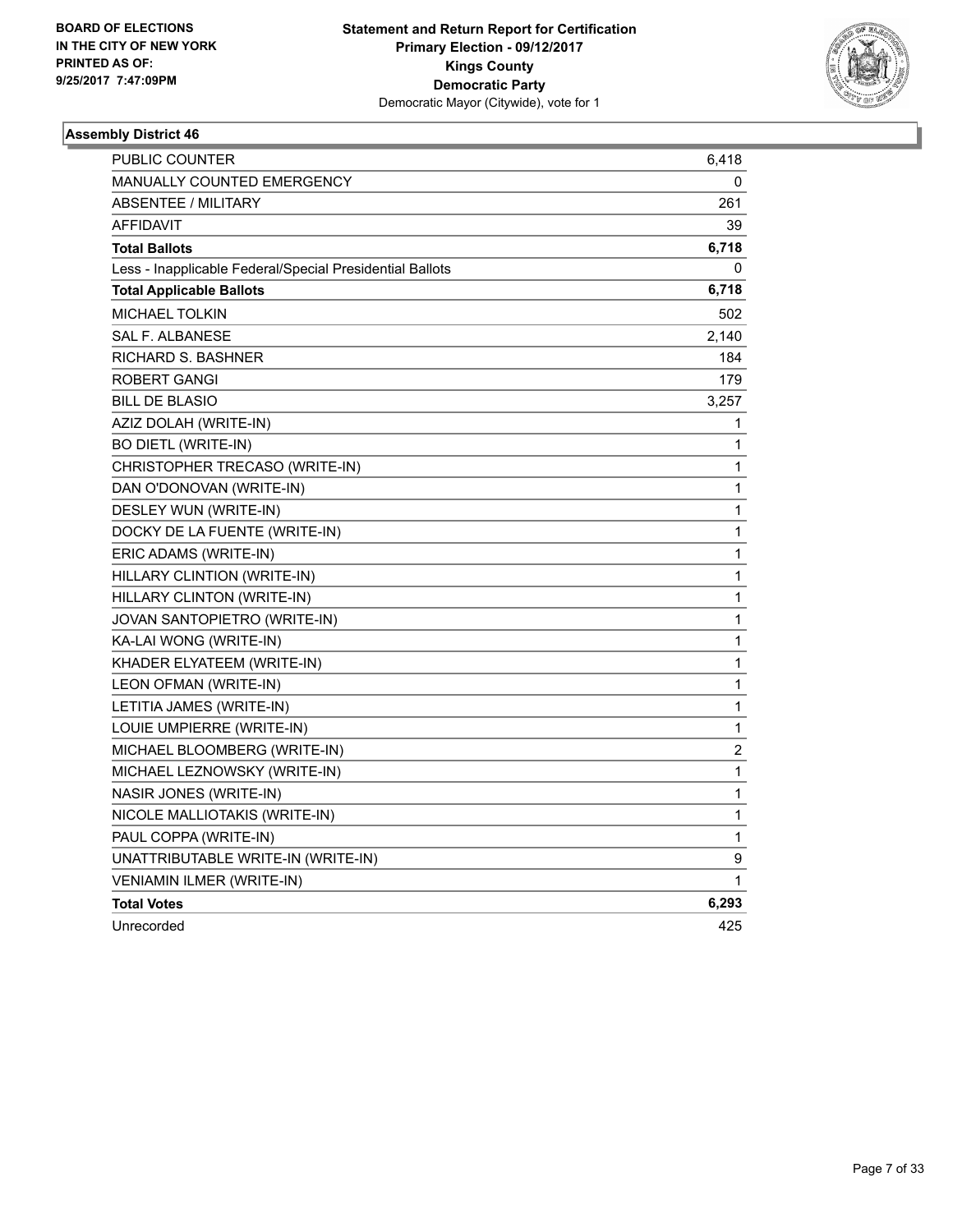

| <b>PUBLIC COUNTER</b>                                    | 3.185          |
|----------------------------------------------------------|----------------|
| <b>MANUALLY COUNTED EMERGENCY</b>                        | $\Omega$       |
| <b>ABSENTEE / MILITARY</b>                               | 158            |
| <b>AFFIDAVIT</b>                                         | 14             |
| <b>Total Ballots</b>                                     | 3,357          |
| Less - Inapplicable Federal/Special Presidential Ballots | 0              |
| <b>Total Applicable Ballots</b>                          | 3,357          |
| <b>MICHAEL TOLKIN</b>                                    | 384            |
| <b>SAL F. ALBANESE</b>                                   | 1,049          |
| <b>RICHARD S. BASHNER</b>                                | 136            |
| <b>ROBERT GANGI</b>                                      | 142            |
| <b>BILL DE BLASIO</b>                                    | 1,416          |
| ANTIONETTA FUCCIO (WRITE-IN)                             | 1              |
| <b>BO DIETL (WRITE-IN)</b>                               | 4              |
| DAN BONANNO (WRITE-IN)                                   | 1              |
| JEFFREY BARON (WRITE-IN)                                 | 1              |
| MICHAEL BLOOMBERG (WRITE-IN)                             | 1              |
| NICOLE MALLIOTAKIS (WRITE-IN)                            | $\overline{2}$ |
| NORMAN FINKLESTEIN (WRITE-IN)                            | 1              |
| SASHA GRAFIT (WRITE-IN)                                  | 1              |
| <b>Total Votes</b>                                       | 3,139          |
| Unrecorded                                               | 218            |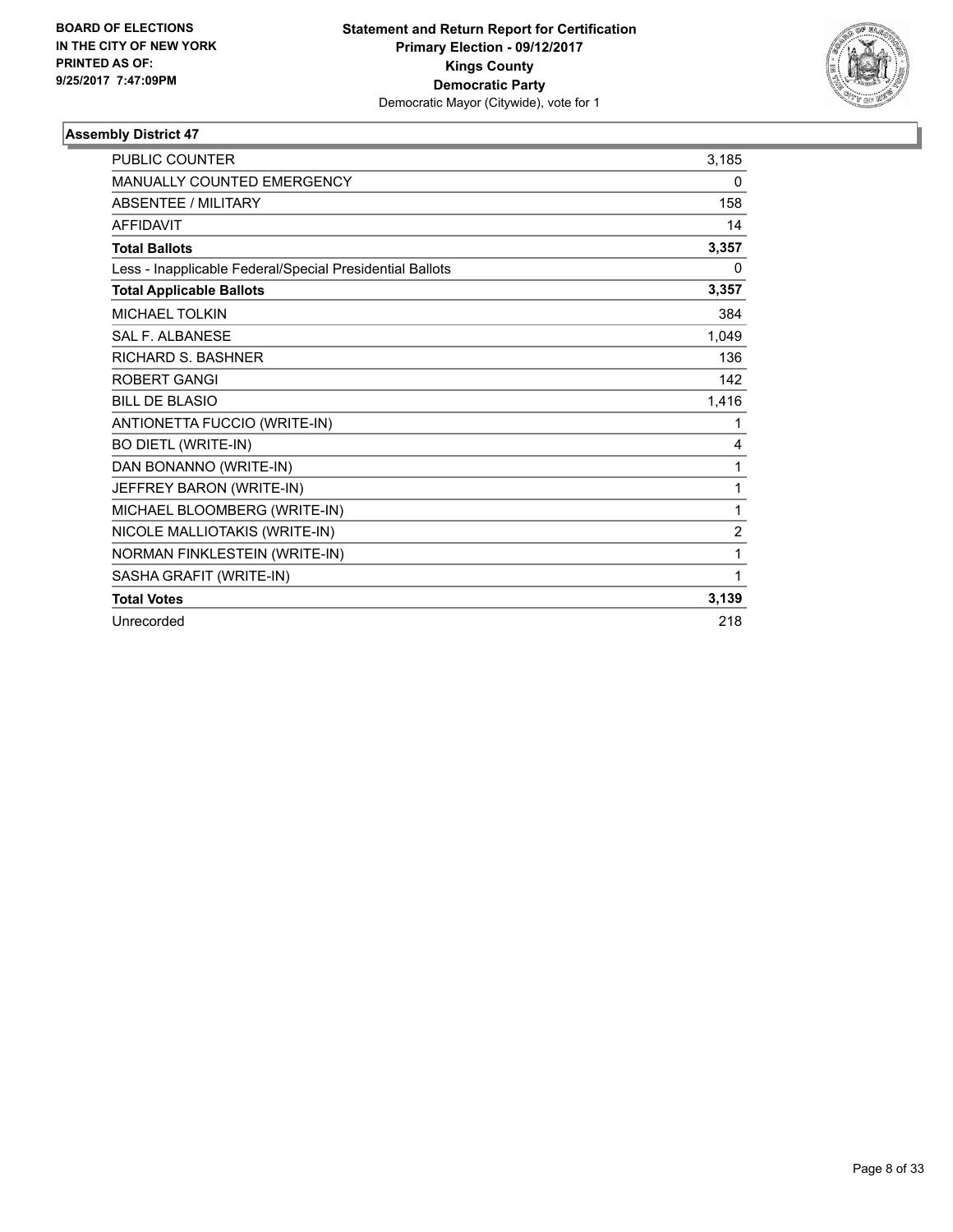

| <b>PUBLIC COUNTER</b>                                    | 2,791          |
|----------------------------------------------------------|----------------|
| MANUALLY COUNTED EMERGENCY                               | 0              |
| <b>ABSENTEE / MILITARY</b>                               | 93             |
| AFFIDAVIT                                                | 18             |
| <b>Total Ballots</b>                                     | 2,902          |
| Less - Inapplicable Federal/Special Presidential Ballots | 0              |
| <b>Total Applicable Ballots</b>                          | 2,902          |
| <b>MICHAEL TOLKIN</b>                                    | 234            |
| <b>SAL F. ALBANESE</b>                                   | 1,040          |
| <b>RICHARD S. BASHNER</b>                                | 88             |
| <b>ROBERT GANGI</b>                                      | 64             |
| <b>BILL DE BLASIO</b>                                    | 1,266          |
| ABRAHAM FASTEN (WRITE-IN)                                | 1              |
| AKEEN BROWDER (WRITE-IN)                                 | $\mathbf{1}$   |
| AVROHOM J. RABINOWITZ (WRITE-IN)                         | 1              |
| <b>BO DIETL (WRITE-IN)</b>                               | $\mathbf 1$    |
| CHAIM DEUTSCH (WRITE-IN)                                 | $\mathbf{1}$   |
| CHAYA SURA FRIT (WRITE-IN)                               | 1              |
| DONALD J. TRUMP (WRITE-IN)                               | $\overline{2}$ |
| FRED HOCHBAUM (WRITE-IN)                                 | $\mathbf{1}$   |
| <b>GAIL ROSENBLUM (WRITE-IN)</b>                         | 1              |
| GIANPAOLO CIOCCO (WRITE-IN)                              | $\mathbf 1$    |
| GILA FRIED (WRITE-IN)                                    | $\mathbf{1}$   |
| HALISAY UIVGO (WRITE-IN)                                 | 1              |
| HESHY EINHORN (WRITE-IN)                                 | 1              |
| JACOB FELDMAN (WRITE-IN)                                 | $\mathbf{1}$   |
| JOEL ROSENFELD (WRITE-IN)                                | 1              |
| JOSEPH ROTTENBERG (WRITE-IN)                             | $\mathbf 1$    |
| JOSH TROPPER (WRITE-IN)                                  | $\mathbf{1}$   |
| MENDY SCHMOOKLER (WRITE-IN)                              | 1              |
| MICHAEL BLOOMBERG (WRITE-IN)                             | 1              |
| NICOLE MALLIOTAKIS (WRITE-IN)                            | 4              |
| RICHARD DIETI (WRITE-IN)                                 | 1              |
| ROBERT EVANS (WRITE-IN)                                  | 1              |
| RUDOLPH GIULIANI (WRITE-IN)                              | 1              |
| SAMUEL J. CHESIR (WRITE-IN)                              | 1              |
| SCOTT M. STRINGER (WRITE-IN)                             | 1              |
| SETH LOW (WRITE-IN)                                      | 1              |
| SHOSHMA FEIT (WRITE-IN)                                  | 1              |
| SIMCHA ROSEBIERG (WRITE-IN)                              | 1              |
| TED CRUZ (WRITE-IN)                                      | 1              |
| UNATTRIBUTABLE WRITE-IN (WRITE-IN)                       | 8              |
| Y. TOUA (WRITE-IN)                                       | 1              |
| <b>Total Votes</b>                                       | 2,734          |
| Unrecorded                                               | 168            |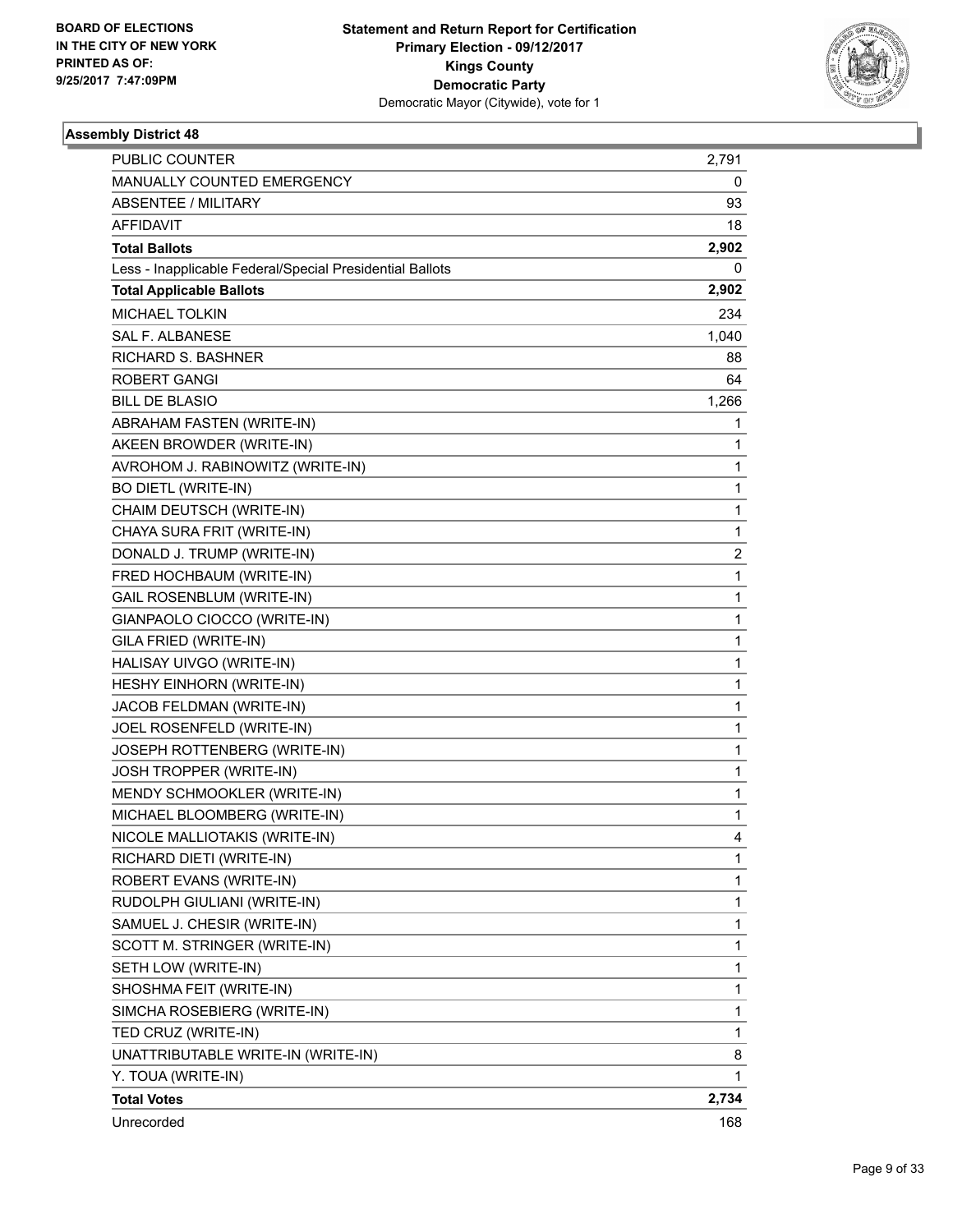

| <b>PUBLIC COUNTER</b>                                    | 3,154          |
|----------------------------------------------------------|----------------|
| MANUALLY COUNTED EMERGENCY                               | 0              |
| <b>ABSENTEE / MILITARY</b>                               | 80             |
| <b>AFFIDAVIT</b>                                         | 20             |
| <b>Total Ballots</b>                                     | 3,254          |
| Less - Inapplicable Federal/Special Presidential Ballots | 0              |
| <b>Total Applicable Ballots</b>                          | 3,254          |
| <b>MICHAEL TOLKIN</b>                                    | 264            |
| <b>SAL F. ALBANESE</b>                                   | 973            |
| <b>RICHARD S. BASHNER</b>                                | 127            |
| <b>ROBERT GANGI</b>                                      | 140            |
| <b>BILL DE BLASIO</b>                                    | 1,485          |
| <b>BERNIE SANDERS (WRITE-IN)</b>                         | 1              |
| <b>BO DIETL (WRITE-IN)</b>                               | 4              |
| FELIPE PEREZ (WRITE-IN)                                  | 1              |
| MACY TANG (WRITE-IN)                                     | 1              |
| MICHAEL BLOOMBERG (WRITE-IN)                             | 1              |
| NANCY TONG (WRITE-IN)                                    | 1              |
| NICOLE MALLIOTAKIS (WRITE-IN)                            | $\overline{c}$ |
| SALVATORE CURRO (WRITE-IN)                               | 1              |
| UNATTRIBUTABLE WRITE-IN (WRITE-IN)                       | 4              |
| UNCOUNTED WRITE-IN PER STATUTE (WRITE-IN)                | 3              |
| YADIRA HADLETT (WRITE-IN)                                | 1              |
| <b>Total Votes</b>                                       | 3,009          |
| Unrecorded                                               | 245            |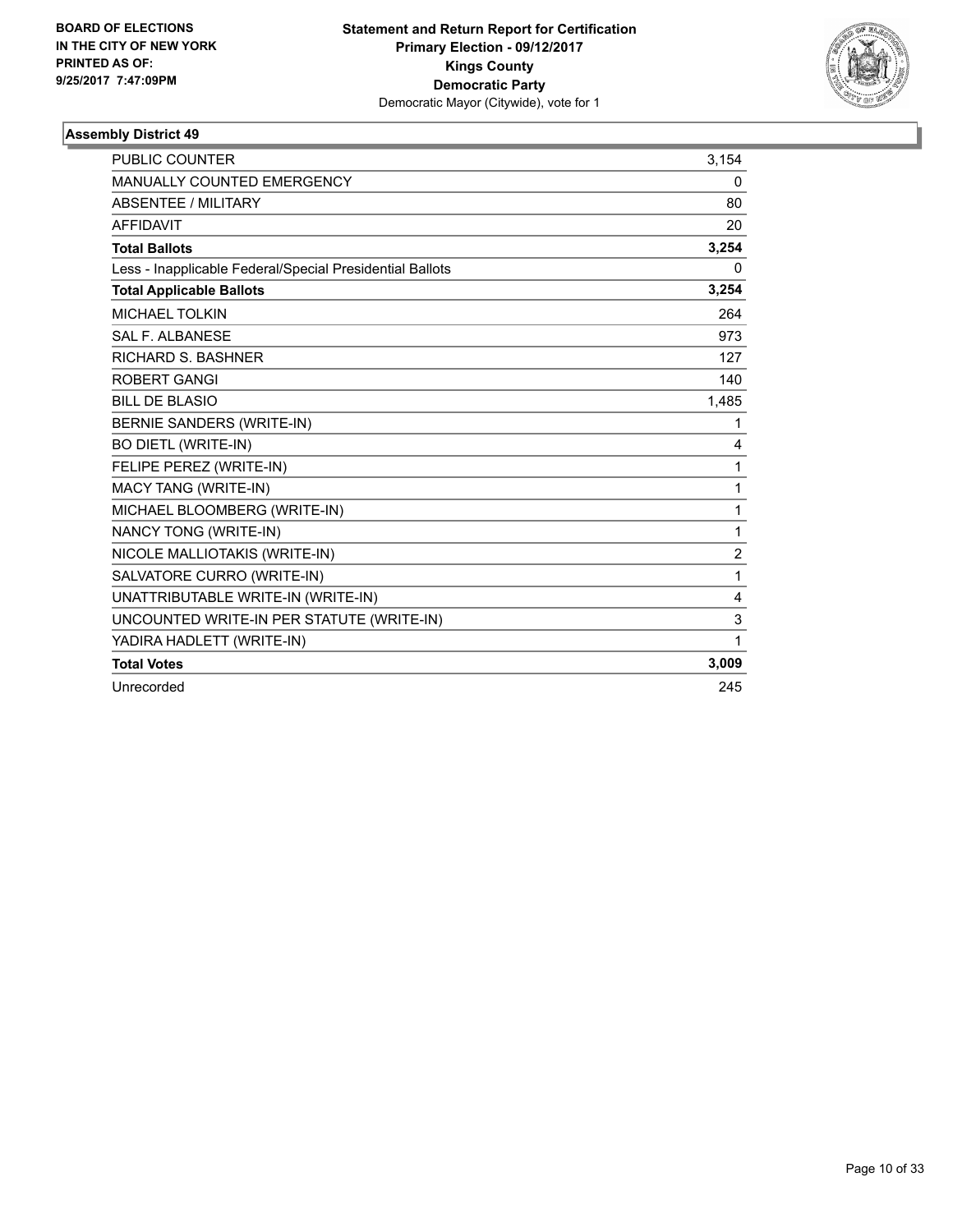

| <b>PUBLIC COUNTER</b>                                    | 6,535        |
|----------------------------------------------------------|--------------|
| MANUALLY COUNTED EMERGENCY                               | 11           |
| <b>ABSENTEE / MILITARY</b>                               | 67           |
| AFFIDAVIT                                                | 85           |
| <b>Total Ballots</b>                                     | 6,698        |
| Less - Inapplicable Federal/Special Presidential Ballots | 0            |
| <b>Total Applicable Ballots</b>                          | 6,698        |
| <b>MICHAEL TOLKIN</b>                                    | 310          |
| <b>SAL F. ALBANESE</b>                                   | 843          |
| <b>RICHARD S. BASHNER</b>                                | 167          |
| <b>ROBERT GANGI</b>                                      | 431          |
| <b>BILL DE BLASIO</b>                                    | 4,590        |
| ANTHONY STARBUCK (WRITE-IN)                              | 1            |
| BEYONCE KNOWLES (WRITE-IN)                               | 1            |
| <b>BO DIETL (WRITE-IN)</b>                               | 3            |
| BRAD LANDER (WRITE-IN)                                   | 1            |
| BRANY NEIBU (WRITE-IN)                                   | 1            |
| CHRISTINE QUINN (WRITE-IN)                               | 3            |
| CYNTHIA NIXON (WRITE-IN)                                 | 1            |
| DARREN MACK (WRITE-IN)                                   | 1            |
| DAVID RIECH (WRITE-IN)                                   | 1            |
| DEREK JETER (WRITE-IN)                                   | 1            |
| DONALD J TRUMP JR (WRITE-IN)                             | 1            |
| DONALD J. TRUMP (WRITE-IN)                               | 1            |
| HERSHEL NEIMAN (WRITE-IN)                                | 1            |
| HILLARY CLINTON (WRITE-IN)                               | 3            |
| IAN GILFILLAN (WRITE-IN)                                 | $\mathbf{1}$ |
| ISAAC FREUND (WRITE-IN)                                  | 1            |
| JENNA BIMBI (WRITE-IN)                                   | 1            |
| JOEL HERZIG (WRITE-IN)                                   | 1            |
| LIPA GELBSTEIN (WRITE-IN)                                | 1            |
| MATTHEW SINKMAN (WRITE-IN)                               | 1            |
| MELISSA MARK VIVERITO (WRITE-IN)                         | 1            |
| MICHAEL BLOOMBERG (WRITE-IN)                             | 3            |
| MONTY BREWSTER (WRITE-IN)                                | 1            |
| NICOLE MALLIOTAKIS (WRITE-IN)                            | 6            |
| PHILIP HOFMANN (WRITE-IN)                                | 1            |
| PUPA RUU (WRITE-IN)                                      | 1            |
| RANDY CREDICO (WRITE-IN)                                 | 1            |
| ROCKY DE LA FUENTE (WRITE-IN)                            | 1            |
| SCOTT M. STRINGER (WRITE-IN)                             | 1            |
| SHAUN DONOVAN (WRITE-IN)                                 | 1            |
| UNATTRIBUTABLE WRITE-IN (WRITE-IN)                       | 6            |
| WILLIAM HARVEY (WRITE-IN)                                | 1            |
| <b>Total Votes</b>                                       | 6,391        |
| Unrecorded                                               | 307          |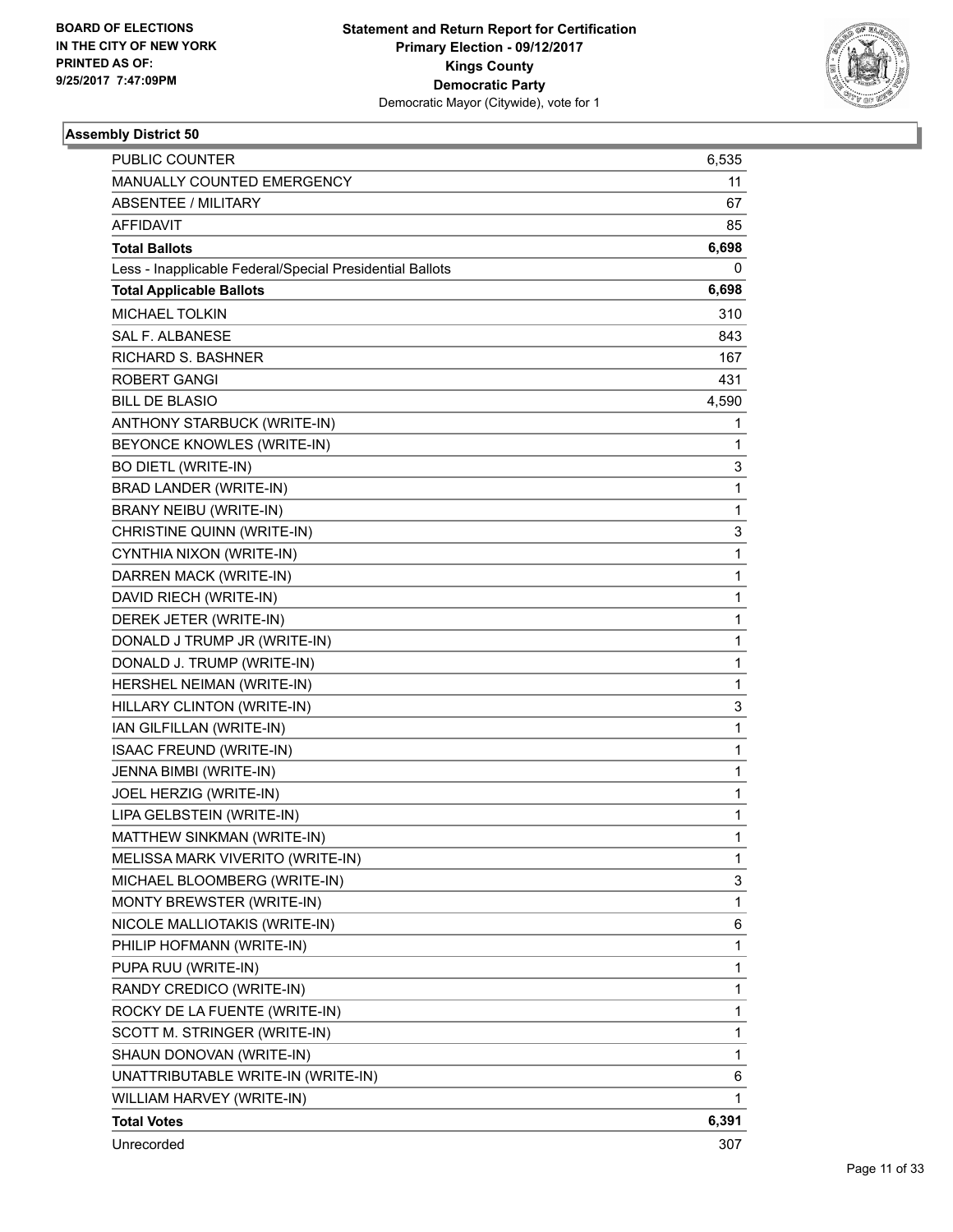

| PUBLIC COUNTER                                           | 8,162                   |
|----------------------------------------------------------|-------------------------|
| <b>MANUALLY COUNTED EMERGENCY</b>                        | 2                       |
| ABSENTEE / MILITARY                                      | 87                      |
| <b>AFFIDAVIT</b>                                         | 77                      |
| <b>Total Ballots</b>                                     | 8,328                   |
| Less - Inapplicable Federal/Special Presidential Ballots | 0                       |
| <b>Total Applicable Ballots</b>                          | 8,328                   |
| <b>MICHAEL TOLKIN</b>                                    | 357                     |
| <b>SAL F. ALBANESE</b>                                   | 1,089                   |
| <b>RICHARD S. BASHNER</b>                                | 187                     |
| ROBERT GANGI                                             | 312                     |
| <b>BILL DE BLASIO</b>                                    | 5,919                   |
| ANTHONY GINI (WRITE-IN)                                  | 1                       |
| BENE COOPERSMITH (WRITE-IN)                              | 1                       |
| CHRISTINE QUINN (WRITE-IN)                               | 2                       |
| ESTHER BERGMAN (WRITE-IN)                                | 1                       |
| HELEN HERNANDEZ (WRITE-IN)                               | 1                       |
| HILLARY CLINTION (WRITE-IN)                              | 1                       |
| HILLARY CLINTON (WRITE-IN)                               | 2                       |
| KENNETH ZWEIG (WRITE-IN)                                 | 1                       |
| KHADER ELYATEEM (WRITE-IN)                               | 1                       |
| LETITIA JAMES (WRITE-IN)                                 | $\mathbf{1}$            |
| MATTHER MILLER (WRITE-IN)                                | 1                       |
| MEIR FOGEL (WRITE-IN)                                    | 1                       |
| MICHAEL BLOOMBERG (WRITE-IN)                             | $\overline{\mathbf{c}}$ |
| MIKE JOHNSON (WRITE-IN)                                  | 1                       |
| NICOLE MALLIOTAKIS (WRITE-IN)                            | 3                       |
| RANDY CREDICO (WRITE-IN)                                 | 1                       |
| RUDY GULLIANI (WRITE-IN)                                 | 1                       |
| SCOTT M. STRINGER (WRITE-IN)                             | 1                       |
| UNATTRIBUTABLE WRITE-IN (WRITE-IN)                       | 13                      |
| VINCENT GENTILE (WRITE-IN)                               | 1                       |
| WILLIAM ROBB (WRITE-IN)                                  | 1                       |
| <b>Total Votes</b>                                       | 7,902                   |
| Unrecorded                                               | 426                     |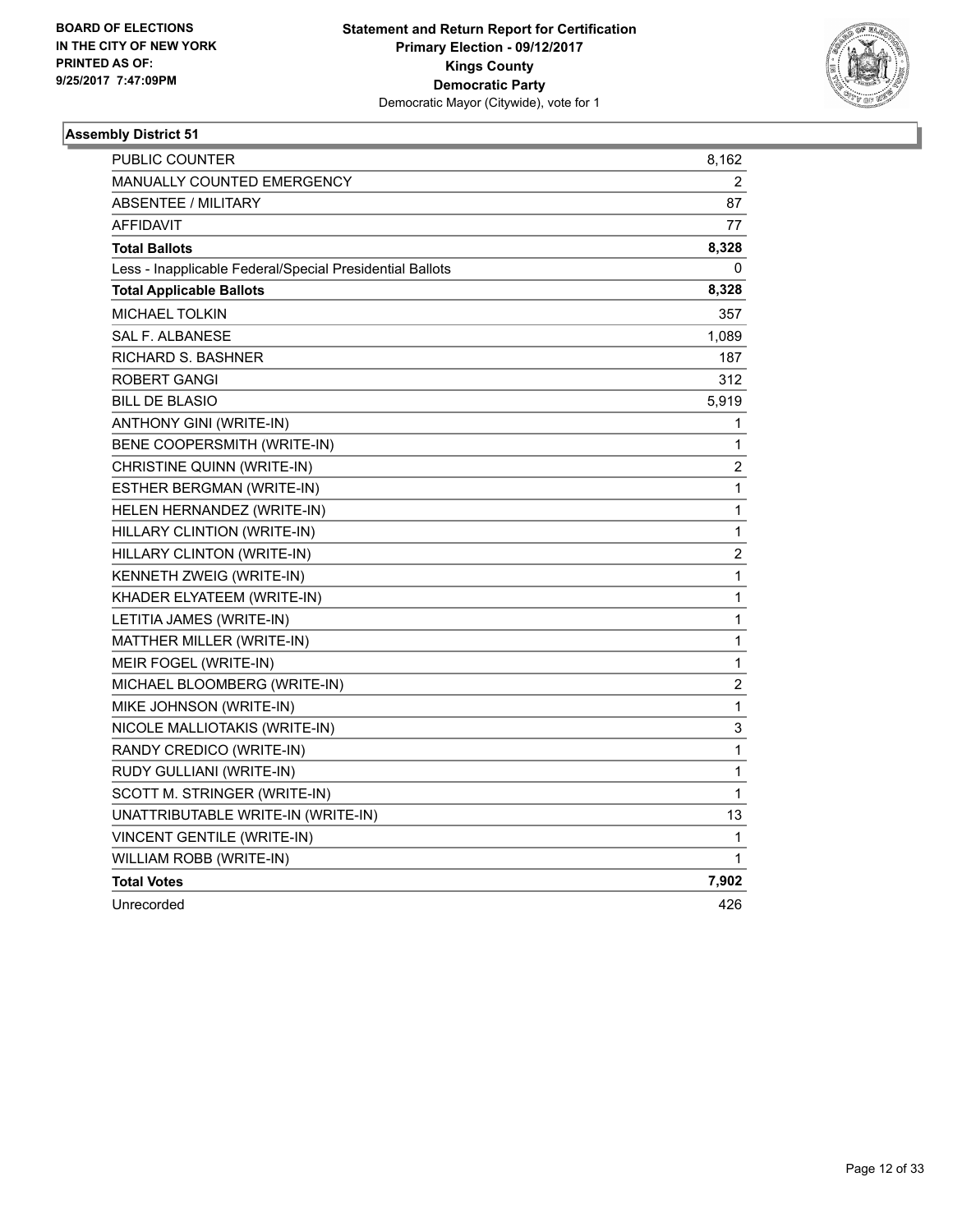

| PUBLIC COUNTER                                           | 15,444                  |
|----------------------------------------------------------|-------------------------|
| MANUALLY COUNTED EMERGENCY                               | 0                       |
| <b>ABSENTEE / MILITARY</b>                               | 331                     |
| <b>AFFIDAVIT</b>                                         | 122                     |
| <b>Total Ballots</b>                                     | 15,897                  |
| Less - Inapplicable Federal/Special Presidential Ballots | 0                       |
| <b>Total Applicable Ballots</b>                          | 15,897                  |
| <b>MICHAEL TOLKIN</b>                                    | 573                     |
| SAL F. ALBANESE                                          | 2,612                   |
| <b>RICHARD S. BASHNER</b>                                | 519                     |
| <b>ROBERT GANGI</b>                                      | 691                     |
| <b>BILL DE BLASIO</b>                                    | 10,873                  |
| AARON P. KOFFMAN (WRITE-IN)                              | 1                       |
| ADITI SON (WRITE-IN)                                     | 1                       |
| AKEEM BROWDER (WRITE-IN)                                 | 3                       |
| ALEXANDRA RIGNEY (WRITE-IN)                              | 2                       |
| AMY GOODMAN (WRITE-IN)                                   | 1                       |
| ANDREW TILEN (WRITE-IN)                                  | $\mathbf{1}$            |
| <b>BARACK OBAMA (WRITE-IN)</b>                           | $\overline{\mathbf{c}}$ |
| <b>BEN KISSEL (WRITE-IN)</b>                             | 1                       |
| BENJAMIN DUNN (WRITE-IN)                                 | 1                       |
| BERNIE SANDERS (WRITE-IN)                                | 1                       |
| BIJAN SAMALAT (WRITE-IN)                                 | 1                       |
| BILL THOMPSON (WRITE-IN)                                 | $\mathbf{1}$            |
| BLOOM BEVOG (WRITE-IN)                                   | 1                       |
| <b>BO DIETL (WRITE-IN)</b>                               | 2                       |
| <b>BRAD LANDER (WRITE-IN)</b>                            | $\mathbf{1}$            |
| CAROL JONES (WRITE-IN)                                   | 2                       |
| CHRISTINE QUINN (WRITE-IN)                               | 5                       |
| DALE HORN (WRITE-IN)                                     | $\mathbf{1}$            |
| DAN GORODNICK (WRITE-IN)                                 | 1                       |
| DANIER SQUARDEN (WRITE-IN)                               | 1                       |
| DAVID YASSKY (WRITE-IN)                                  | 1                       |
| DEANNA LOGAN (WRITE-IN)                                  | 1                       |
| DICK GREGORY R.I.P (WRITE-IN)                            | 1                       |
| DOUG GORDON (WRITE-IN)                                   | 1                       |
| DOUGIE JONES (WRITE-IN)                                  | 1                       |
| EDE FOX (WRITE-IN)                                       | 2                       |
| ELIZABETH DAVIS (WRITE-IN)                               | 1                       |
| ELLA FITZGERALD (WRITE-IN)                               | 1                       |
| <b>GARY POPKIN (WRITE-IN)</b>                            | 1                       |
| HELEN RUBINSTEIN (WRITE-IN)                              | 1                       |
| HILLARY CLINTION (WRITE-IN)                              | $\mathbf{1}$            |
| HILLARY CLINTON (WRITE-IN)                               | 10                      |
| JAMES GRAHAM (WRITE-IN)                                  | 1                       |
| JAMIE MCGREGOR (WRITE-IN)                                | 1                       |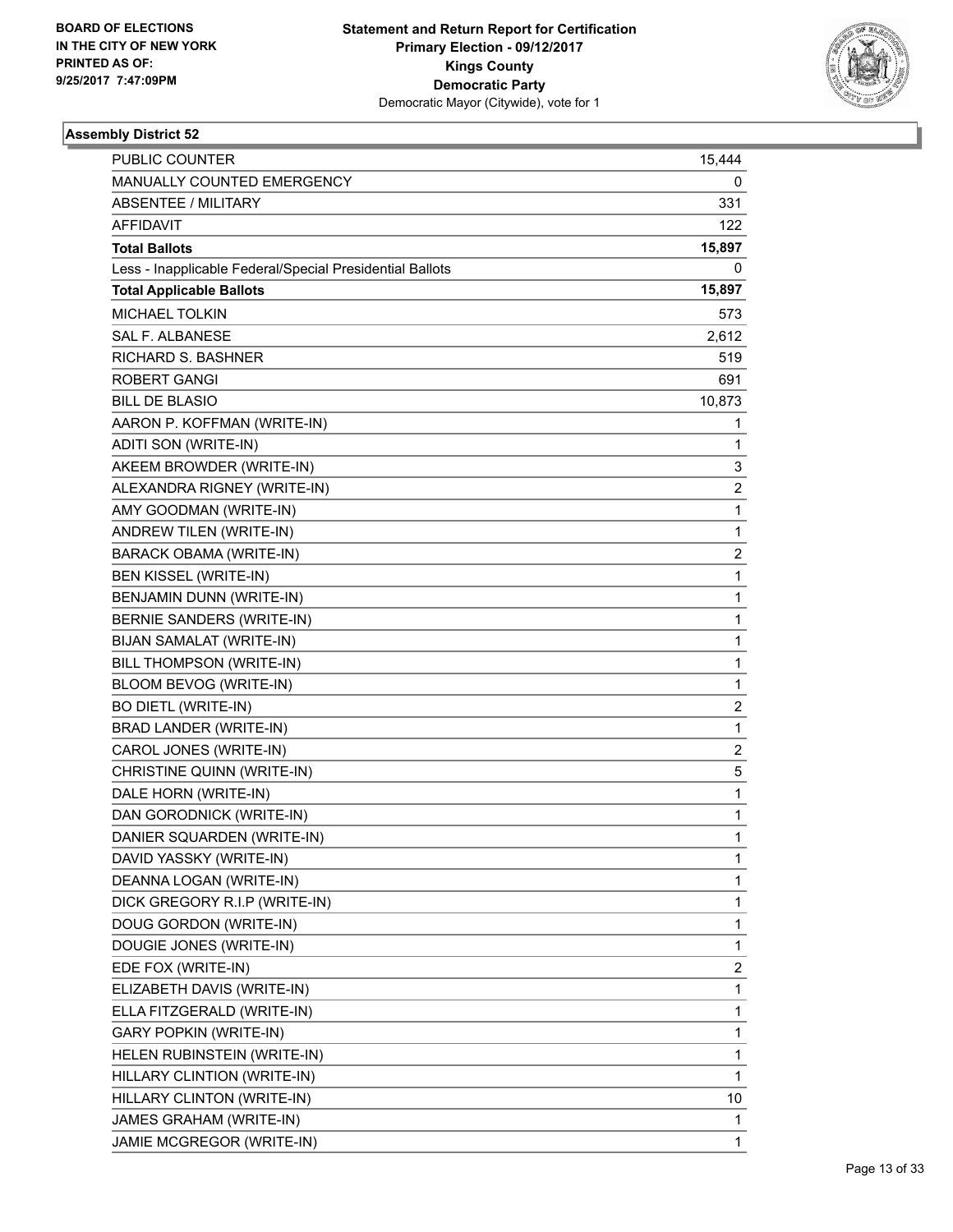

| JANELLA T. HINDS (WRITE-IN)               | 1      |
|-------------------------------------------|--------|
| JED POSTER (WRITE-IN)                     | 1      |
| JEFF MOCHE (WRITE-IN)                     | 1      |
| JERONIMO SALDANA (WRITE-IN)               | 1      |
| JESSICA SIMMONS (WRITE-IN)                | 1      |
| JOAKIM JEFFRIES (WRITE-IN)                | 1      |
| JONELARE WILLIAMS (WRITE-IN)              | 1      |
| JOSHUA THOMPSON (WRITE-IN)                | 1      |
| JUMAANE WILLIAMS (WRITE-IN)               | 2      |
| JUSTIN M. KREBS (WRITE-IN)                | 1      |
| LAURIE TAMIS (WRITE-IN)                   | 1      |
| LETITIA JAMES (WRITE-IN)                  | 4      |
| LINCOLN RESTLER (WRITE-IN)                | 2      |
| LORA SEERY (WRITE-IN)                     | 1      |
| MARTY MARKOWITZ (WRITE-IN)                | 2      |
| MICHAEL BLOOMBERG (WRITE-IN)              | 36     |
| MORGAN BAKERMAN (WRITE-IN)                | 1      |
| NATHANIEL M. LEVINE (WRITE-IN)            | 1      |
| NICOLE ATHRONEE (WRITE-IN)                | 1      |
| NICOLE MALLIOTAKIS (WRITE-IN)             | 6      |
| PAUL STEELY WHITE (WRITE-IN)              | 1      |
| PETER WERTHEIM (WRITE-IN)                 | 1      |
| RAE AIN HOFFMAN (WRITE-IN)                | 1      |
| RAFFAEL J. GUIGONE (WRITE-IN)             | 1      |
| RICHARD A. MAURO (WRITE-IN)               | 1      |
| SAM SCHWARTZ (WRITE-IN)                   | 1      |
| SCOTT M. STRINGER (WRITE-IN)              | 3      |
| SHARI C.HYMAN (WRITE-IN)                  | 1      |
| SHARI HYMAN (WRITE-IN)                    | 1      |
| SHAUN DONOVAN (WRITE-IN)                  | 1      |
| SHAWN DONEVAN (WRITE-IN)                  | 1      |
| SHIRLEY CHISHOLM (WRITE-IN)               | 1      |
| SNOOP DOGG (WRITE-IN)                     | 1      |
| STEPHANE ADAM (WRITE-IN)                  | 1      |
| STEVEN E. SHOVERS (WRITE-IN)              | 1      |
| STEVEN MICHELEN (WRITE-IN)                | 1      |
| TAMEKA THOMAS (WRITE-IN)                  | 1      |
| TUCKER REED (WRITE-IN)                    | 1      |
| UNATTRIBUTABLE WRITE-IN (WRITE-IN)        | 35     |
| UNCOUNTED WRITE-IN PER STATUTE (WRITE-IN) | 1      |
| YVONNE STENNETT (WRITE-IN)                | 1      |
| ZEPHYR TEACHOUT (WRITE-IN)                | 1      |
| <b>Total Votes</b>                        | 15,446 |
| Unrecorded                                | 451    |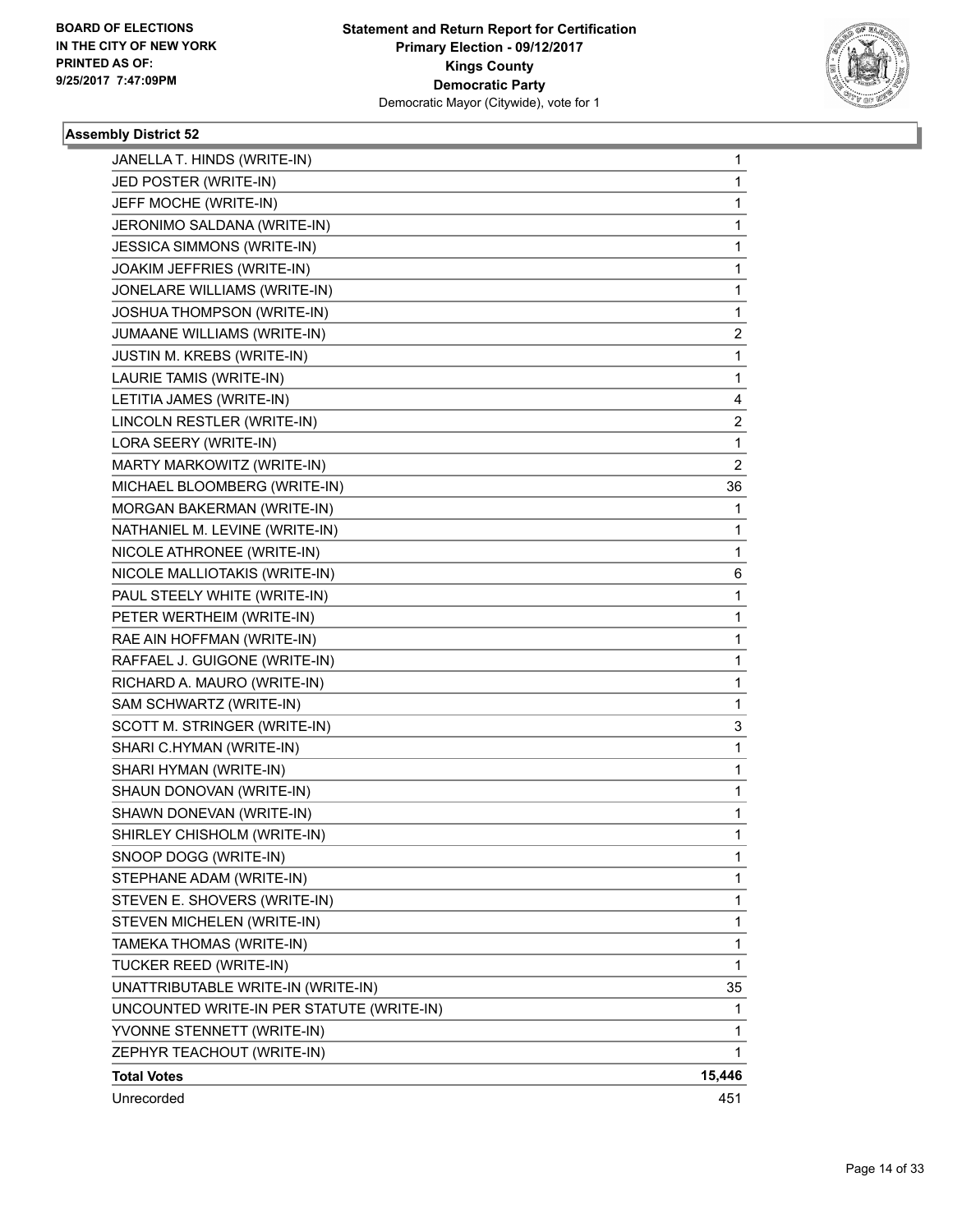

| <b>PUBLIC COUNTER</b>                                    | 8,748          |
|----------------------------------------------------------|----------------|
| MANUALLY COUNTED EMERGENCY                               | 4              |
| <b>ABSENTEE / MILITARY</b>                               | 82             |
| AFFIDAVIT                                                | 97             |
| <b>Total Ballots</b>                                     | 8,931          |
| Less - Inapplicable Federal/Special Presidential Ballots | 0              |
| <b>Total Applicable Ballots</b>                          | 8,931          |
| <b>MICHAEL TOLKIN</b>                                    | 405            |
| <b>SAL F. ALBANESE</b>                                   | 645            |
| <b>RICHARD S. BASHNER</b>                                | 209            |
| ROBERT GANGI                                             | 517            |
| <b>BILL DE BLASIO</b>                                    | 6,696          |
| AALON R DAVISON (WRITE-IN)                               | 1              |
| ANDREW KOLLER (WRITE-IN)                                 | 1              |
| ANTHONY DICKSON MANCINI (WRITE-IN)                       | 1              |
| <b>BO DIETL (WRITE-IN)</b>                               | $\overline{2}$ |
| CRISTINA CARTAGENA (WRITE-IN)                            | $\mathbf{1}$   |
| DAVID LYNCH (WRITE-IN)                                   | 1              |
| HILLARY CLINTION (WRITE-IN)                              | 3              |
| JEFFREY DUNN ROVINELLI (WRITE-IN)                        | $\mathbf 1$    |
| KALA MCCOMB (WRITE-IN)                                   | 1              |
| KEVIN SHEEKEY (WRITE-IN)                                 | 1              |
| LARRY DAVID (WRITE-IN)                                   | $\mathbf 1$    |
| MARC MARON (WRITE-IN)                                    | 1              |
| MOISHY GOLDBERG (WRITE-IN)                               | 1              |
| RAFEAL ESPINAL (WRITE-IN)                                | $\mathbf 1$    |
| RICHARD RODRIGUEZ (WRITE-IN)                             | 1              |
| RONNIE CHO (WRITE-IN)                                    | 1              |
| SYDNEY BLACKETT (WRITE-IN)                               | 1              |
| UNATTRIBUTABLE WRITE-IN (WRITE-IN)                       | 11             |
| <b>Total Votes</b>                                       | 8,503          |
| Unrecorded                                               | 428            |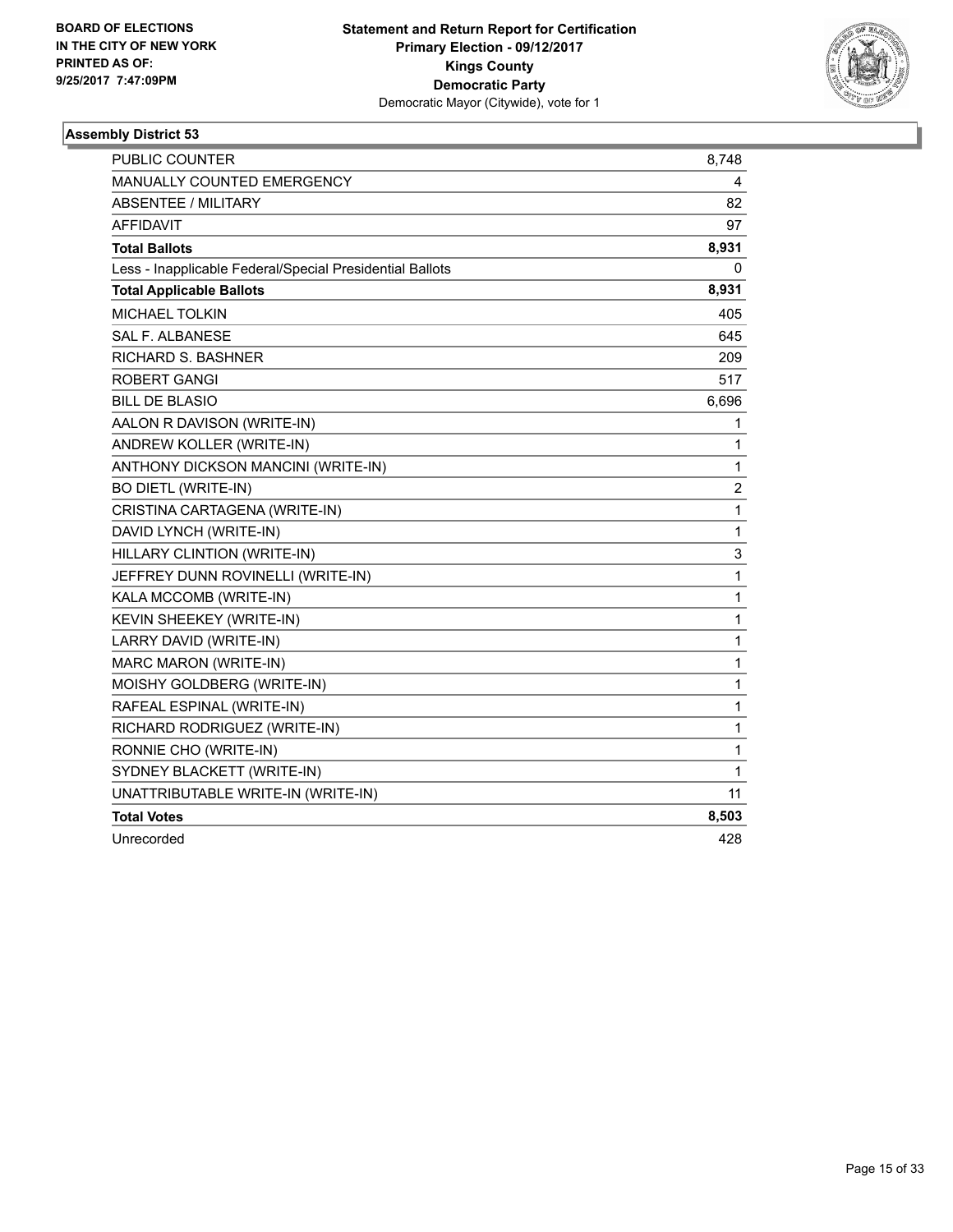

| <b>PUBLIC COUNTER</b>                                    | 5,184 |
|----------------------------------------------------------|-------|
| <b>MANUALLY COUNTED EMERGENCY</b>                        | 0     |
| <b>ABSENTEE / MILITARY</b>                               | 83    |
| <b>AFFIDAVIT</b>                                         | 47    |
| <b>Total Ballots</b>                                     | 5,314 |
| Less - Inapplicable Federal/Special Presidential Ballots | 0     |
| <b>Total Applicable Ballots</b>                          | 5,314 |
| <b>MICHAEL TOLKIN</b>                                    | 206   |
| <b>SAL F. ALBANESE</b>                                   | 297   |
| <b>RICHARD S. BASHNER</b>                                | 94    |
| ROBERT GANGI                                             | 244   |
| <b>BILL DE BLASIO</b>                                    | 4,323 |
| AKEEM BROWDER (WRITE-IN)                                 | 1     |
| <b>BO DIETL (WRITE-IN)</b>                               | 1     |
| <b>CURTIS ODOM (WRITE-IN)</b>                            | 1     |
| FELIX BIEDERMAN (WRITE-IN)                               | 1     |
| JAY CHARLES RUBIN (WRITE-IN)                             | 1     |
| LINDSAY KRAL (WRITE-IN)                                  | 1     |
| MARTIN S. NEEDELMAN (WRITE-IN)                           | 1     |
| NICOLE MALLIOTAKIS (WRITE-IN)                            | 1     |
| NUR AHAMED (WRITE-IN)                                    | 1     |
| PAUL STEELY WHITE (WRITE-IN)                             | 1     |
| ROCKY DE LA FUENTE (WRITE-IN)                            | 1     |
| SONAM UKYAB (WRITE-IN)                                   | 1     |
| UNATTRIBUTABLE WRITE-IN (WRITE-IN)                       | 7     |
| UNCOUNTED WRITE-IN PER STATUTE (WRITE-IN)                | 1     |
| <b>Total Votes</b>                                       | 5,184 |
| Unrecorded                                               | 130   |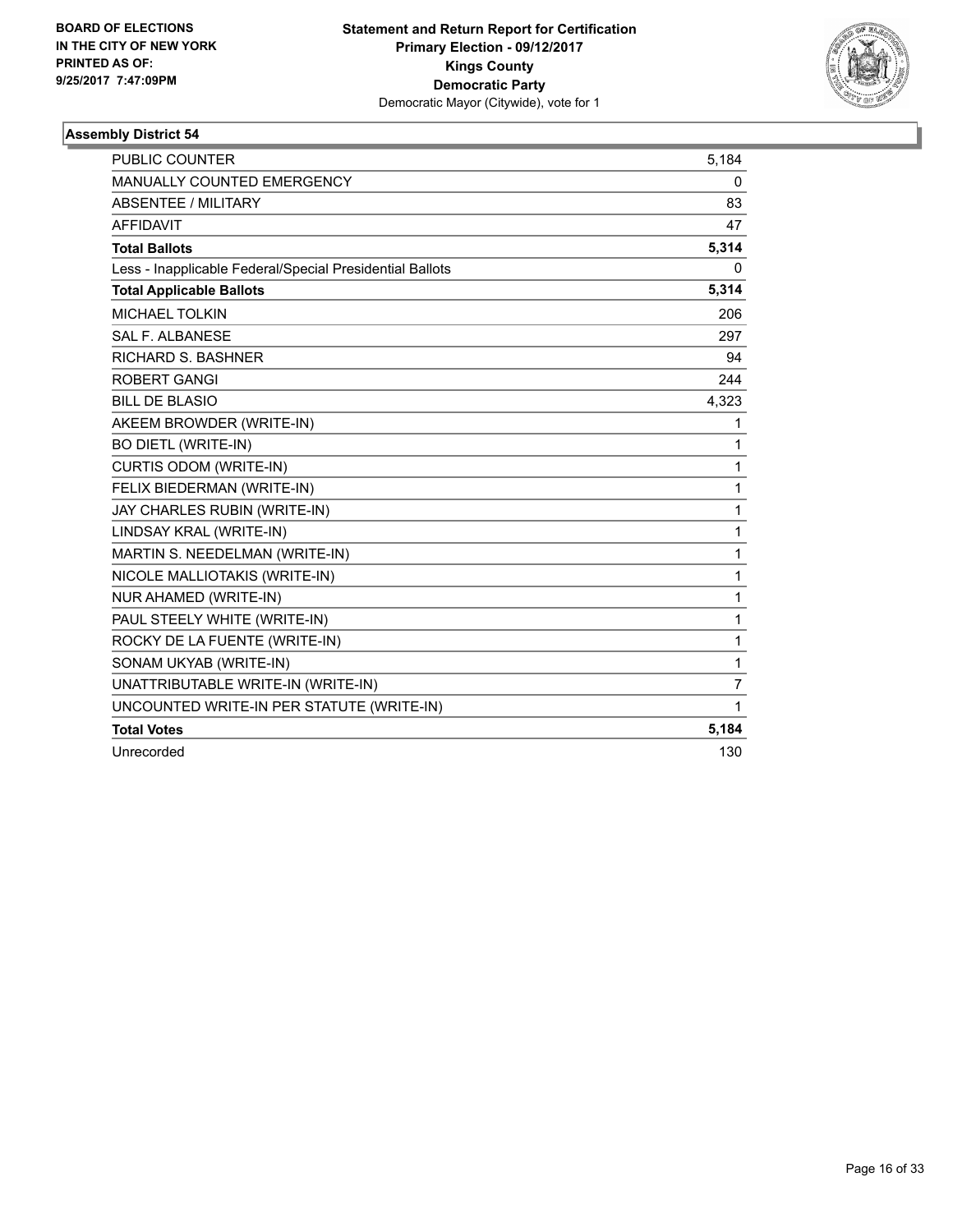

| <b>PUBLIC COUNTER</b>                                    | 8.080 |
|----------------------------------------------------------|-------|
| <b>MANUALLY COUNTED EMERGENCY</b>                        | 0     |
| <b>ABSENTEE / MILITARY</b>                               | 167   |
| <b>AFFIDAVIT</b>                                         | 66    |
| <b>Total Ballots</b>                                     | 8,313 |
| Less - Inapplicable Federal/Special Presidential Ballots | 0     |
| <b>Total Applicable Ballots</b>                          | 8,313 |
| <b>MICHAEL TOLKIN</b>                                    | 291   |
| <b>SAL F. ALBANESE</b>                                   | 304   |
| <b>RICHARD S. BASHNER</b>                                | 162   |
| <b>ROBERT GANGI</b>                                      | 187   |
| <b>BILL DE BLASIO</b>                                    | 7,096 |
| ALEXANDER A. DIAS (WRITE-IN)                             | 1     |
| ANDERSON COOPER (WRITE-IN)                               | 1     |
| DARREN MACK (WRITE-IN)                                   | 1     |
| DAVID O. VANVEN (WRITE-IN)                               | 1     |
| DICK GREGORY (WRITE-IN)                                  | 1     |
| HILLARY CLINTON (WRITE-IN)                               | 1     |
| JOEL RODRIGUEZ (WRITE-IN)                                | 1     |
| KEVIN MC CALL (WRITE-IN)                                 | 1     |
| UNATTRIBUTABLE WRITE-IN (WRITE-IN)                       | 9     |
| <b>Total Votes</b>                                       | 8,057 |
| Unrecorded                                               | 256   |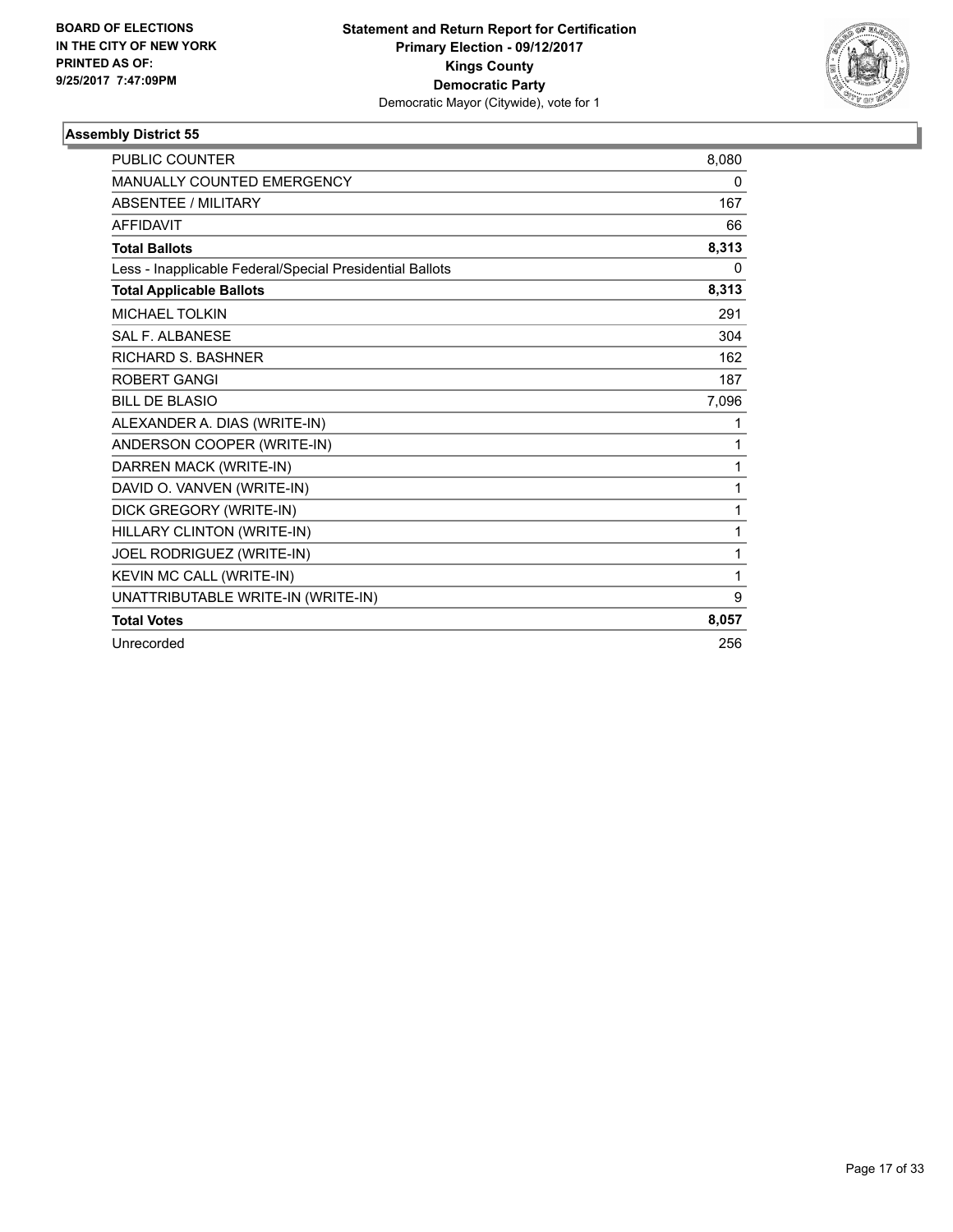

| PUBLIC COUNTER                                           | 10,034                  |
|----------------------------------------------------------|-------------------------|
| MANUALLY COUNTED EMERGENCY                               | 0                       |
| <b>ABSENTEE / MILITARY</b>                               | 204                     |
| AFFIDAVIT                                                | 115                     |
| <b>Total Ballots</b>                                     | 10,353                  |
| Less - Inapplicable Federal/Special Presidential Ballots | 0                       |
| <b>Total Applicable Ballots</b>                          | 10,353                  |
| <b>MICHAEL TOLKIN</b>                                    | 334                     |
| SAL F. ALBANESE                                          | 550                     |
| RICHARD S. BASHNER                                       | 204                     |
| <b>ROBERT GANGI</b>                                      | 515                     |
| <b>BILL DE BLASIO</b>                                    | 8,433                   |
| AKEEM BROWDER (WRITE-IN)                                 | 5                       |
| AL SHARPTON (WRITE-IN)                                   | $\mathbf{1}$            |
| ANIL DASH (WRITE-IN)                                     | 1                       |
| ANTHONY J. HICKS (WRITE-IN)                              | $\mathbf 1$             |
| <b>ASSATA SHAKUR (WRITE-IN)</b>                          | $\mathbf{1}$            |
| <b>BO DIETL (WRITE-IN)</b>                               | 1                       |
| CARL WEISBROD (WRITE-IN)                                 | 1                       |
| CHARLES BARRON (WRITE-IN)                                | $\mathbf{1}$            |
| CHRISTINE QUINN (WRITE-IN)                               | $\overline{\mathbf{c}}$ |
| DARREN MACK (WRITE-IN)                                   | $\mathbf 1$             |
| DWAYNE JOHNSON (WRITE-IN)                                | 1                       |
| ERIC ADAMS (WRITE-IN)                                    | 2                       |
| GREGORY D'VAVA (WRITE-IN)                                | 1                       |
| HAKEEM JEFFERIES (WRITE-IN)                              | $\mathbf{1}$            |
| JASPER D. PAIGE SR. (WRITE-IN)                           | 1                       |
| JOHAN BRISPORT (WRITE-IN)                                | $\mathbf 1$             |
| JOHN STEWART (WRITE-IN)                                  | 1                       |
| JUMAANE WILLIAMS (WRITE-IN)                              | 1                       |
| LINDA SARSOUR (WRITE-IN)                                 | 1                       |
| MARIELY MORONTA-SANCHEZ (WRITE-IN)                       | $\mathbf{1}$            |
| MARIUS ANGELONI (WRITE-IN)                               | 1                       |
| MARK SOLOMON (WRITE-IN)                                  | 1                       |
| MICHAEL BLOOMBERG (WRITE-IN)                             | 2                       |
| MORGAN COURGNAUD (WRITE-IN)                              | 1                       |
| MUMIA AGO-JAMEL (WRITE-IN)                               | 1                       |
| NICOLE MALLIOTAKIS (WRITE-IN)                            | 2                       |
| SCADE J. ETIONE (WRITE-IN)                               | 1                       |
| SHANTER JONES (WRITE-IN)                                 | 1                       |
| TYRONE WOODS (WRITE-IN)                                  | 1                       |
| UNATTRIBUTABLE WRITE-IN (WRITE-IN)                       | 19                      |
| <b>Total Votes</b>                                       | 10,092                  |
| Unrecorded                                               | 261                     |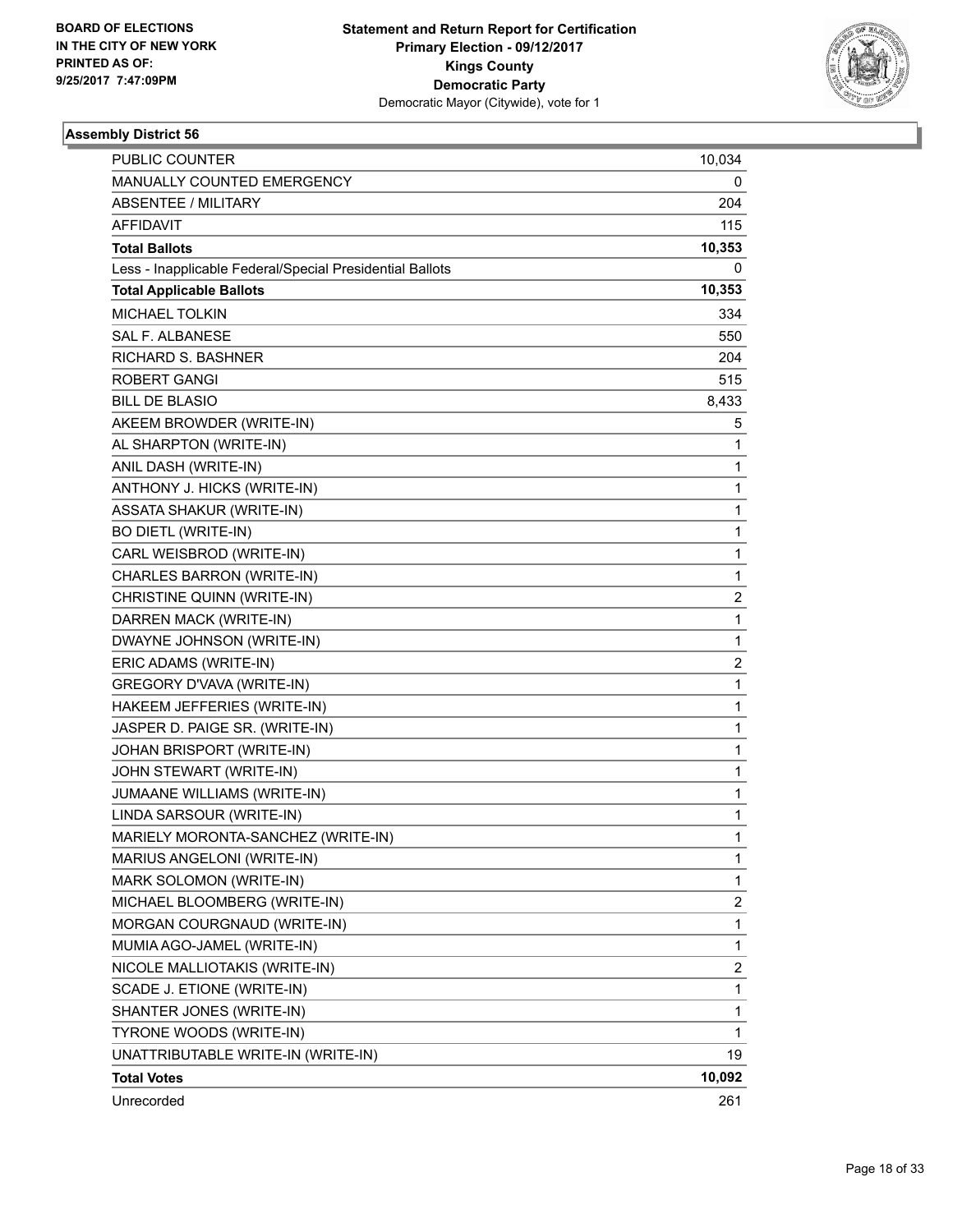

| PUBLIC COUNTER                                           | 15,966       |
|----------------------------------------------------------|--------------|
| MANUALLY COUNTED EMERGENCY                               | 0            |
| <b>ABSENTEE / MILITARY</b>                               | 356          |
| <b>AFFIDAVIT</b>                                         | 175          |
| <b>Total Ballots</b>                                     | 16,497       |
| Less - Inapplicable Federal/Special Presidential Ballots | 0            |
| <b>Total Applicable Ballots</b>                          | 16,497       |
| <b>MICHAEL TOLKIN</b>                                    | 497          |
| <b>SAL F. ALBANESE</b>                                   | 1,387        |
| <b>RICHARD S. BASHNER</b>                                | 285          |
| <b>ROBERT GANGI</b>                                      | 914          |
| <b>BILL DE BLASIO</b>                                    | 12,755       |
| AKEEM BROWDER (WRITE-IN)                                 | 1            |
| ALEXANDRA BRADFON (WRITE-IN)                             | 1            |
| ALICKA SAMUEL (WRITE-IN)                                 | $\mathbf{1}$ |
| ANDREW LISKO (WRITE-IN)                                  | 1            |
| ANDREW SHORT (WRITE-IN)                                  | 1            |
| BILL THOMPSON (WRITE-IN)                                 | $\mathbf{1}$ |
| <b>BO DIETL (WRITE-IN)</b>                               | 1            |
| BRAD LANDER (WRITE-IN)                                   | 2            |
| CHARLES BROWN (WRITE-IN)                                 | $\mathbf{1}$ |
| CHARLES MARTIN SR (WRITE-IN)                             | 1            |
| CHRIS HENRY (WRITE-IN)                                   | 1            |
| CHRISTINE QUINN (WRITE-IN)                               | 9            |
| CLINTON M MILLER (WRITE-IN)                              | 1            |
| <b>CURTIS HARRIS (WRITE-IN)</b>                          | 1            |
| DANAI POINTER (WRITE-IN)                                 | $\mathbf{1}$ |
| DAVID REINKEN (WRITE-IN)                                 | 1            |
| DOMENIC M RECCHIA JR (WRITE-IN)                          | 2            |
| ELIZABETH HOLTZMAN (WRITE-IN)                            | $\mathbf{1}$ |
| EMILY GOULD (WRITE-IN)                                   | 1            |
| ERIC ADAMS (WRITE-IN)                                    | 1            |
| ERROS LOUIS (WRITE-IN)                                   | 1            |
| FAITHC. GARRETT (WRITE-IN)                               | 1            |
| <b>GABRIEL WATERMAN (WRITE-IN)</b>                       | 1            |
| HAKEEM JEFFERIES (WRITE-IN)                              | 2            |
| HELENA WONG (WRITE-IN)                                   | 1            |
| HILLARY CLINTION (WRITE-IN)                              | 2            |
| HILLARY CLINTON (WRITE-IN)                               | 7            |
| IDE FOX (WRITE-IN)                                       | 1            |
| JASON STARR (WRITE-IN)                                   | 1            |
| JEREMY CRIMM (WRITE-IN)                                  | 1            |
| JEREMY EGNER (WRITE-IN)                                  | 1            |
| KADEN CHARLES (WRITE-IN)                                 | 1            |
| KENYA HANDY (WRITE-IN)                                   | 1            |
| LAURIE ANDERSON (WRITE-IN)                               | 1            |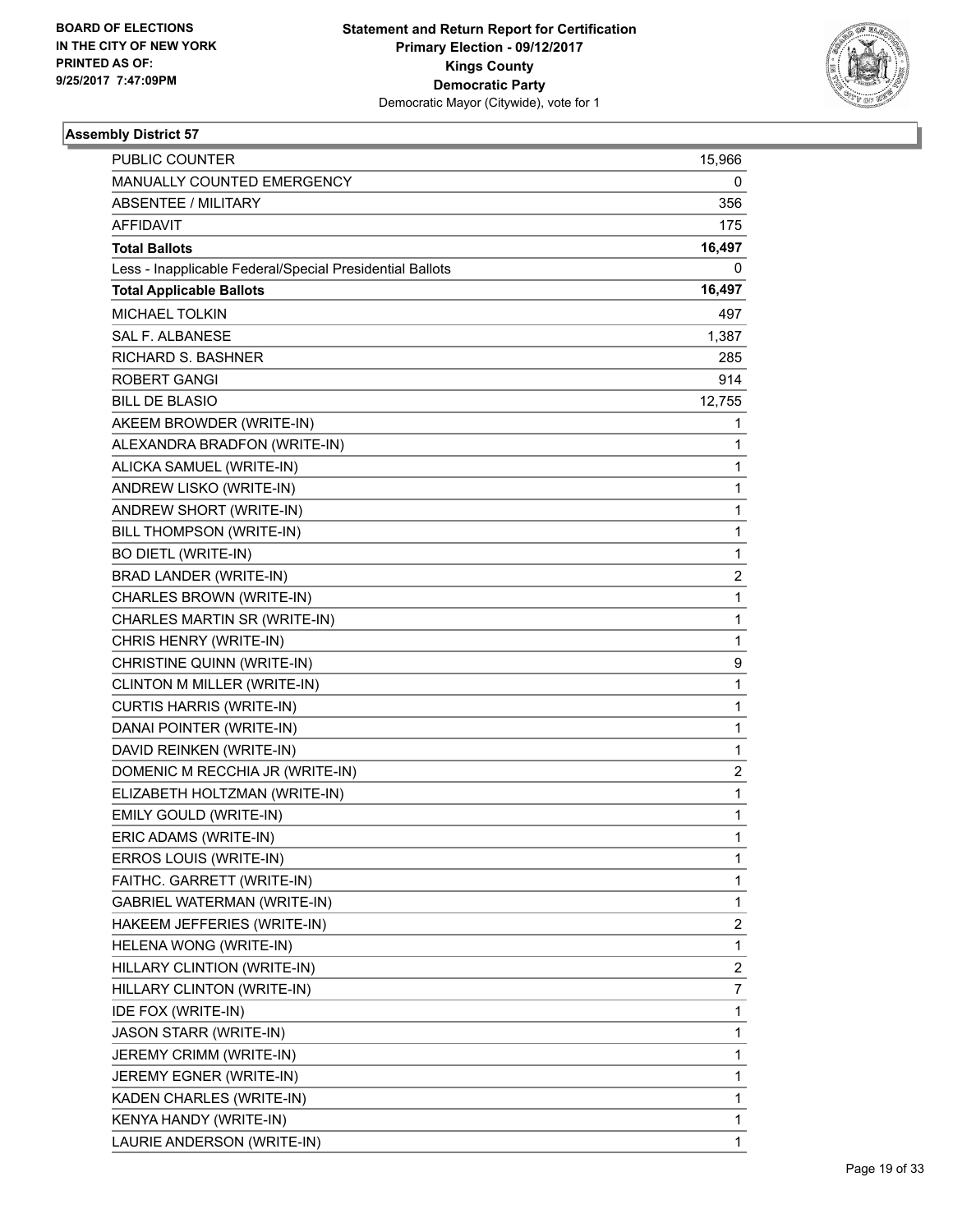

| LESLEY STALVEY (WRITE-IN)          | 1            |
|------------------------------------|--------------|
| LETITIA JAMES (WRITE-IN)           | 1            |
| LINCOLN RESTLER (WRITE-IN)         | 1            |
| LINDA SARSOUR (WRITE-IN)           | 1            |
| MAHIR KISSENGER (WRITE-IN)         | 1            |
| MATT VOLNER (WRITE-IN)             | $\mathbf{1}$ |
| MICHAEL BLOOMBERG (WRITE-IN)       | 3            |
| MIKE CHEREPICO (WRITE-IN)          | 1            |
| <b>NELINI STAMP (WRITE-IN)</b>     | 1            |
| NICHOLASD GERMAN (WRITE-IN)        | 1            |
| NICOLE MALLIOTAKIS (WRITE-IN)      | 5            |
| NOAH FOSTER (WRITE-IN)             | 1            |
| PREET BHARARA (WRITE-IN)           | 1            |
| RICHARD SEMEGRAM (WRITE-IN)        | 1            |
| RONALD PHILLIPS (WRITE-IN)         | 1            |
| SALI OKKA (WRITE-IN)               | 1            |
| SAMANTHA M BENTON (WRITE-IN)       | 1            |
| SCOTT M. STRINGER (WRITE-IN)       | 2            |
| SEENA GHAZNAVI (WRITE-IN)          | 1            |
| STEPHEN BARNESO (WRITE-IN)         | $\mathbf{1}$ |
| UNATTRIBUTABLE WRITE-IN (WRITE-IN) | 20           |
| WILLIAM ROTH (WRITE-IN)            | 1            |
| <b>Total Votes</b>                 | 15,938       |
| Unrecorded                         | 559          |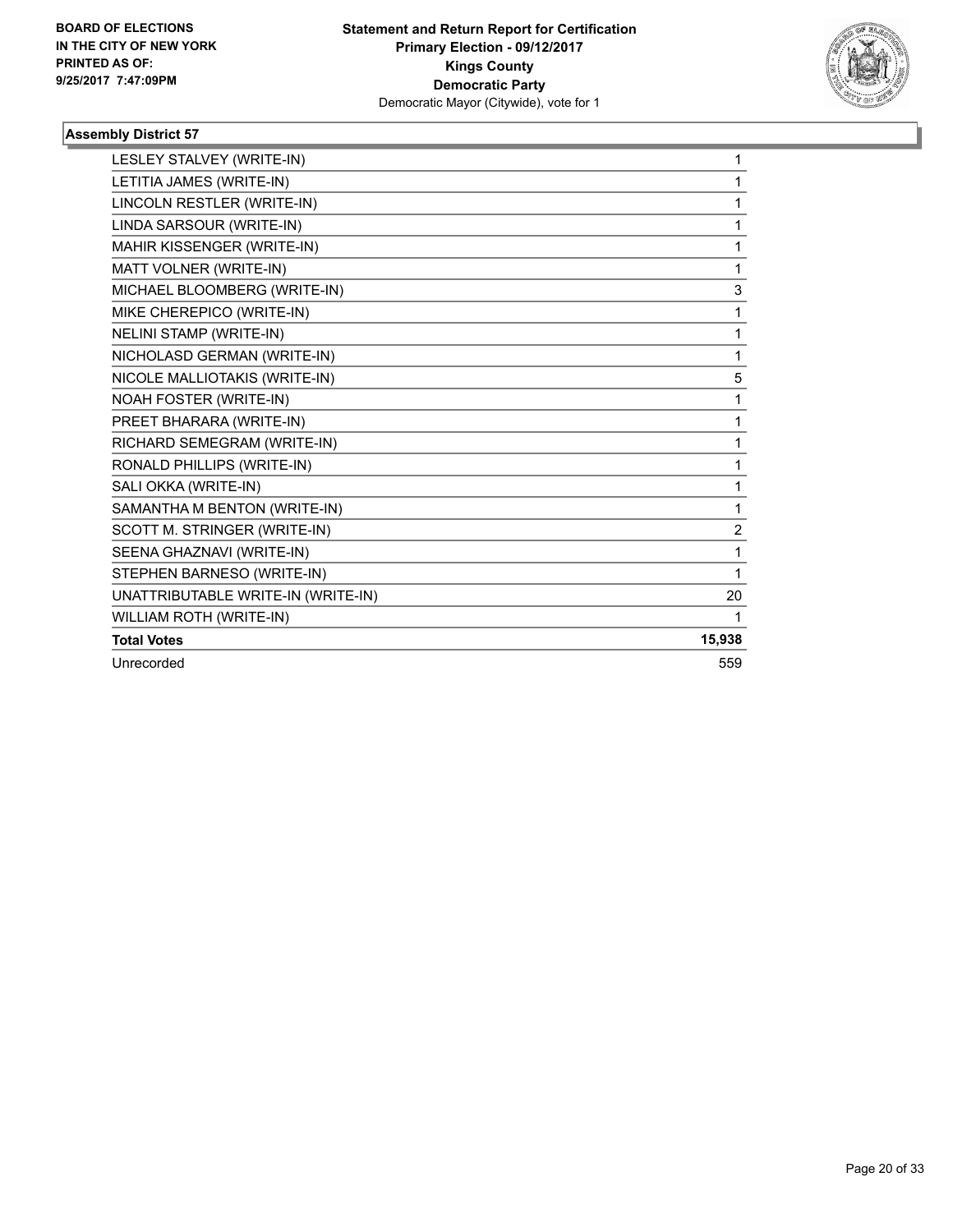

| <b>PUBLIC COUNTER</b>                                    | 9,730  |
|----------------------------------------------------------|--------|
| MANUALLY COUNTED EMERGENCY                               | 0      |
| <b>ABSENTEE / MILITARY</b>                               | 286    |
| <b>AFFIDAVIT</b>                                         | 48     |
| <b>Total Ballots</b>                                     | 10,064 |
| Less - Inapplicable Federal/Special Presidential Ballots | 0      |
| <b>Total Applicable Ballots</b>                          | 10,064 |
| <b>MICHAEL TOLKIN</b>                                    | 206    |
| <b>SAL F. ALBANESE</b>                                   | 285    |
| <b>RICHARD S. BASHNER</b>                                | 91     |
| <b>ROBERT GANGI</b>                                      | 101    |
| <b>BILL DE BLASIO</b>                                    | 9,201  |
| CHARLES BARRON (WRITE-IN)                                | 1      |
| DANIELLE CASTOR (WRITE-IN)                               | 1      |
| HAKEEM JEFFERIES (WRITE-IN)                              | 1      |
| JOHN FROST (WRITE-IN)                                    | 1      |
| JOHN JAY (WRITE-IN)                                      | 1      |
| LINDA SARSOUR (WRITE-IN)                                 | 1      |
| MATU WOMM (WRITE-IN)                                     | 1      |
| NICOLE MALLIOTAKIS (WRITE-IN)                            | 4      |
| SHERTLAND DANIELS (WRITE-IN)                             | 1      |
| UNATTRIBUTABLE WRITE-IN (WRITE-IN)                       | 12     |
| UNCOUNTED WRITE-IN PER STATUTE (WRITE-IN)                | 1      |
| <b>Total Votes</b>                                       | 9,909  |
| Unrecorded                                               | 155    |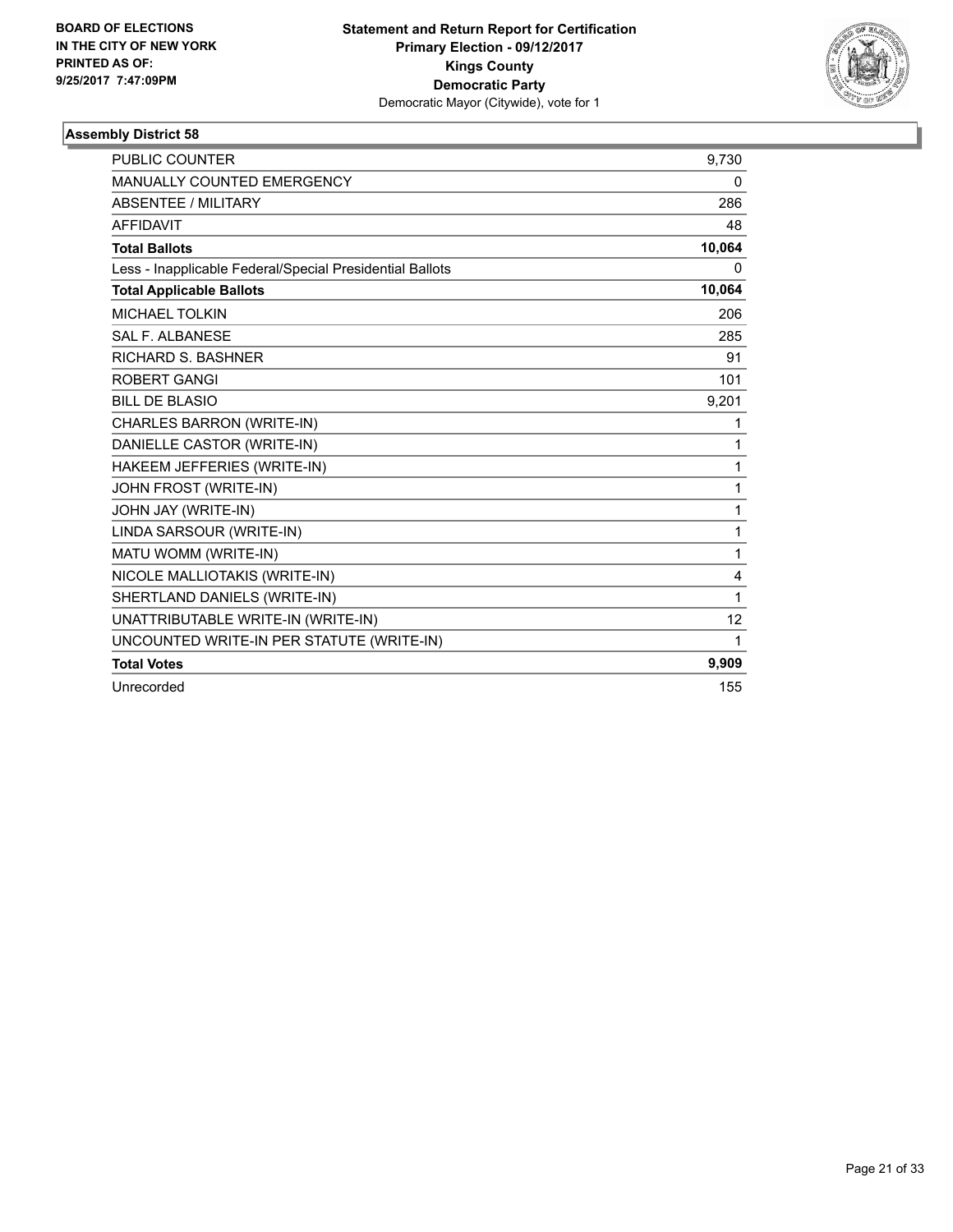

| <b>PUBLIC COUNTER</b>                                    | 6,663          |
|----------------------------------------------------------|----------------|
| MANUALLY COUNTED EMERGENCY                               | 0              |
| <b>ABSENTEE / MILITARY</b>                               | 153            |
| <b>AFFIDAVIT</b>                                         | 22             |
| <b>Total Ballots</b>                                     | 6,838          |
| Less - Inapplicable Federal/Special Presidential Ballots | 0              |
| <b>Total Applicable Ballots</b>                          | 6,838          |
| <b>MICHAEL TOLKIN</b>                                    | 151            |
| <b>SAL F. ALBANESE</b>                                   | 1,104          |
| <b>RICHARD S. BASHNER</b>                                | 106            |
| <b>ROBERT GANGI</b>                                      | 81             |
| <b>BILL DE BLASIO</b>                                    | 5,244          |
| ARTHUR WOLFE (WRITE-IN)                                  | 1              |
| <b>BO DIETL (WRITE-IN)</b>                               | $\overline{2}$ |
| CAROL JONES (WRITE-IN)                                   | 1              |
| ERIC ADAMS (WRITE-IN)                                    | 1              |
| JEREMY SEIDEMAN (WRITE-IN)                               | 1              |
| JOE MANCINO (WRITE-IN)                                   | 1              |
| MATHEW LEWIS (WRITE-IN)                                  | $\mathbf{1}$   |
| NAOMI HOPKINS (WRITE-IN)                                 | 1              |
| NICILE MALLIETAKIS (WRITE-IN)                            | 1              |
| NICOLE MALLIOTAKIS (WRITE-IN)                            | 4              |
| NIEDE MALLATAKIS (WRITE-IN)                              | 1              |
| UNATTRIBUTABLE WRITE-IN (WRITE-IN)                       | 5              |
| <b>Total Votes</b>                                       | 6,706          |
| Unrecorded                                               | 132            |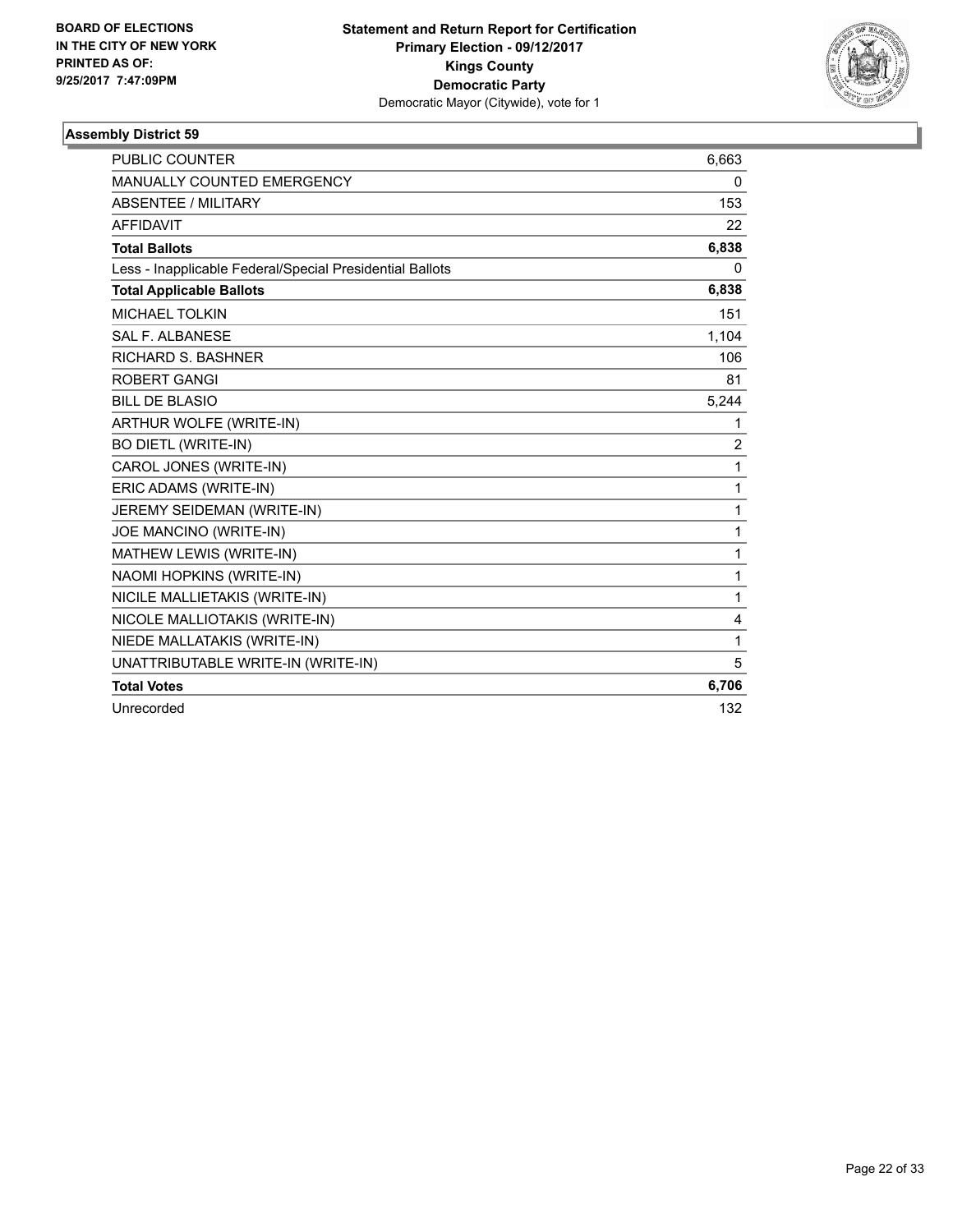

| <b>PUBLIC COUNTER</b>                                    | 8,338 |
|----------------------------------------------------------|-------|
| MANUALLY COUNTED EMERGENCY                               | 1.    |
| <b>ABSENTEE / MILITARY</b>                               | 153   |
| <b>AFFIDAVIT</b>                                         | 38    |
| <b>Total Ballots</b>                                     | 8,530 |
| Less - Inapplicable Federal/Special Presidential Ballots | 0     |
| <b>Total Applicable Ballots</b>                          | 8,530 |
| <b>MICHAEL TOLKIN</b>                                    | 248   |
| SAL F. ALBANESE                                          | 316   |
| <b>RICHARD S. BASHNER</b>                                | 113   |
| <b>ROBERT GANGI</b>                                      | 126   |
| <b>BILL DE BLASIO</b>                                    | 7,408 |
| ANGUS FISCHER (WRITE-IN)                                 | 1     |
| ARNOLD CUBA (WRITE-IN)                                   | 1     |
| <b>BO DIETL (WRITE-IN)</b>                               | 1     |
| EDNA NIXON (WRITE-IN)                                    | 1     |
| JOHNNY RAY YOUNGBLOOD (WRITE-IN)                         | 1     |
| JOYCE SCOTT BRAYBY (WRITE-IN)                            | 1     |
| KERON ALLEYNE (WRITE-IN)                                 | 1     |
| KEVIN MOORE (WRITE-IN)                                   | 1     |
| LAUREY COMATO (WRITE-IN)                                 | 1     |
| LETITIA JAMES (WRITE-IN)                                 | 1     |
| MICHAEL BLOOMBERG (WRITE-IN)                             | 1     |
| NICOLE MALLIOTAKIS (WRITE-IN)                            | 1     |
| UNATTRIBUTABLE WRITE-IN (WRITE-IN)                       | 7     |
| UNCOUNTED WRITE-IN PER STATUTE (WRITE-IN)                | 1     |
| YVETTE CLARK (WRITE-IN)                                  | 1     |
| <b>Total Votes</b>                                       | 8,232 |
| Unrecorded                                               | 298   |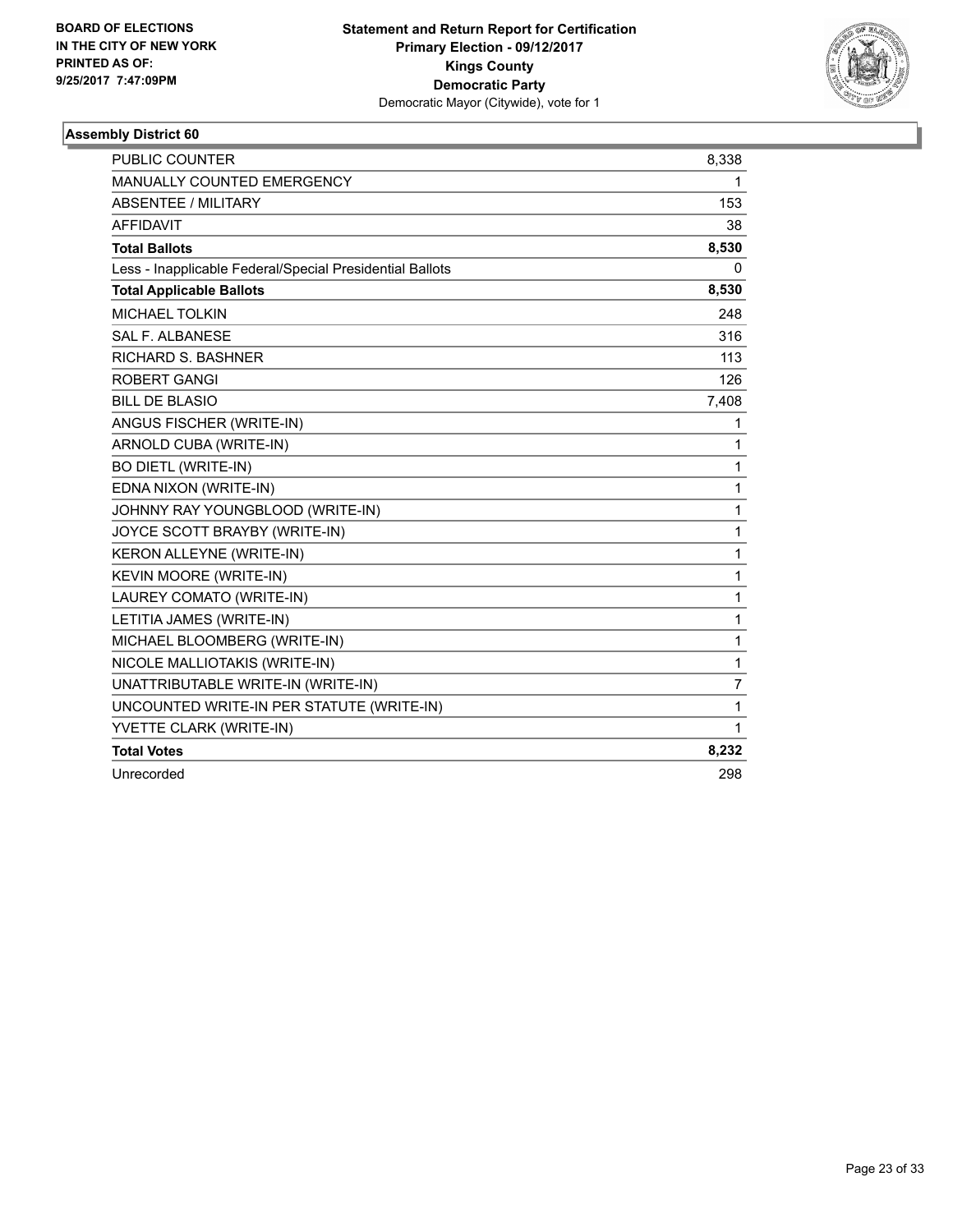

| <b>PUBLIC COUNTER</b>                                    | 2.565          |
|----------------------------------------------------------|----------------|
| <b>MANUALLY COUNTED EMERGENCY</b>                        | 0              |
| <b>ABSENTEE / MILITARY</b>                               | 54             |
| <b>AFFIDAVIT</b>                                         | 11             |
| <b>Total Ballots</b>                                     | 2,630          |
| Less - Inapplicable Federal/Special Presidential Ballots | 0              |
| <b>Total Applicable Ballots</b>                          | 2,630          |
| MICHAEL TOLKIN                                           | 89             |
| <b>SAL F. ALBANESE</b>                                   | 958            |
| <b>RICHARD S. BASHNER</b>                                | 37             |
| <b>ROBERT GANGI</b>                                      | 69             |
| <b>BILL DE BLASIO</b>                                    | 1,328          |
| CHARLES RUSSELL (WRITE-IN)                               | 1              |
| DAVID WRIGHT (WRITE-IN)                                  | 1              |
| JONATHAN KEMP (WRITE-IN)                                 | 1              |
| <b>JUSTIN BRANNAN (WRITE-IN)</b>                         | 1              |
| KATHY CHANGE (WRITE-IN)                                  | 1              |
| NICOLE MALLIOTAKIS (WRITE-IN)                            | 4              |
| NIDAA MAHMOOD (WRITE-IN)                                 | 1              |
| UNATTRIBUTABLE WRITE-IN (WRITE-IN)                       | $\overline{2}$ |
| VICTORIA KELLY (WRITE-IN)                                | 1              |
| <b>Total Votes</b>                                       | 2,494          |
| Unrecorded                                               | 136            |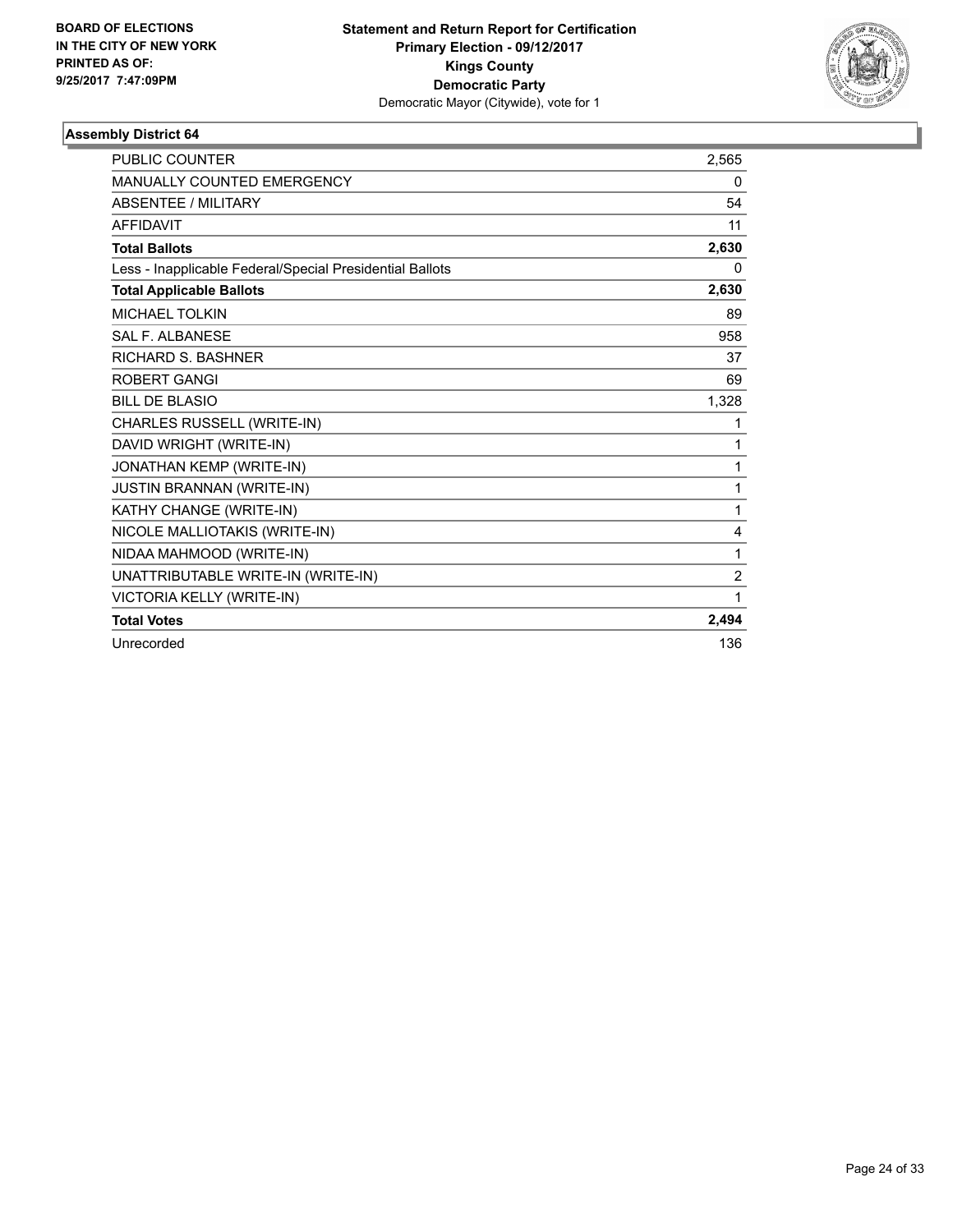

| <b>PUBLIC COUNTER</b>                                    | 161,387      |
|----------------------------------------------------------|--------------|
| MANUALLY COUNTED EMERGENCY                               | 19           |
| ABSENTEE / MILITARY                                      | 3,678        |
| <b>AFFIDAVIT</b>                                         | 1,297        |
| <b>Total Ballots</b>                                     | 166,381      |
| Less - Inapplicable Federal/Special Presidential Ballots | 0            |
| <b>Total Applicable Ballots</b>                          | 166,381      |
| <b>MICHAEL TOLKIN</b>                                    | 6,785        |
| <b>SAL F. ALBANESE</b>                                   | 21,115       |
| RICHARD S. BASHNER                                       | 3,631        |
| <b>ROBERT GANGI</b>                                      | 6,269        |
| <b>BILL DE BLASIO</b>                                    | 121,875      |
| AALON R DAVISON (WRITE-IN)                               | 1            |
| AARON JUDGE (WRITE-IN)                                   | 1            |
| AARON P. KOFFMAN (WRITE-IN)                              | 1            |
| ABRAHAM FASTEN (WRITE-IN)                                | 1            |
| ADITI SON (WRITE-IN)                                     | $\mathbf{1}$ |
| AKEEM BROWDER (WRITE-IN)                                 | 16           |
| AKEEN BROWDER (WRITE-IN)                                 | 1            |
| AL SHARPTON (WRITE-IN)                                   | 2            |
| ALEXANDER A. DIAS (WRITE-IN)                             | 1            |
| ALEXANDRA BRADFON (WRITE-IN)                             | 1            |
| ALEXANDRA RIGNEY (WRITE-IN)                              | 2            |
| ALICKA SAMUEL (WRITE-IN)                                 | 1            |
| ALTON MADDOX (WRITE-IN)                                  | 1            |
| AMY GOODMAN (WRITE-IN)                                   | 1            |
| ANDERSON COOPER (WRITE-IN)                               | 1            |
| ANDREW KOLLER (WRITE-IN)                                 | 1            |
| ANDREW LISKO (WRITE-IN)                                  | 1            |
| ANDREW SHORT (WRITE-IN)                                  | 1            |
| ANDREW TILEN (WRITE-IN)                                  | 1            |
| ANGUS FISCHER (WRITE-IN)                                 | 1            |
| ANIL DASH (WRITE-IN)                                     | 1            |
| ANTHONY DICKSON MANCINI (WRITE-IN)                       | 1            |
| ANTHONY GINI (WRITE-IN)                                  | 1            |
| ANTHONY J. HICKS (WRITE-IN)                              | 1            |
| ANTHONY STARBUCK (WRITE-IN)                              | 1            |
| ANTIONETTA FUCCIO (WRITE-IN)                             | 1            |
| ARNOLD CUBA (WRITE-IN)                                   | 1            |
| ARTHUR WOLFE (WRITE-IN)                                  | 1            |
| ASSATA SHAKUR (WRITE-IN)                                 | 1            |
| AVROHOM J. RABINOWITZ (WRITE-IN)                         | 1            |
| AZIZ DOLAH (WRITE-IN)                                    | 1            |
| BARACK OBAMA (WRITE-IN)                                  | 4            |
| BARBARA FORTUNE (WRITE-IN)                               | 1            |
| <b>BEN KISSEL (WRITE-IN)</b>                             | 1            |
|                                                          |              |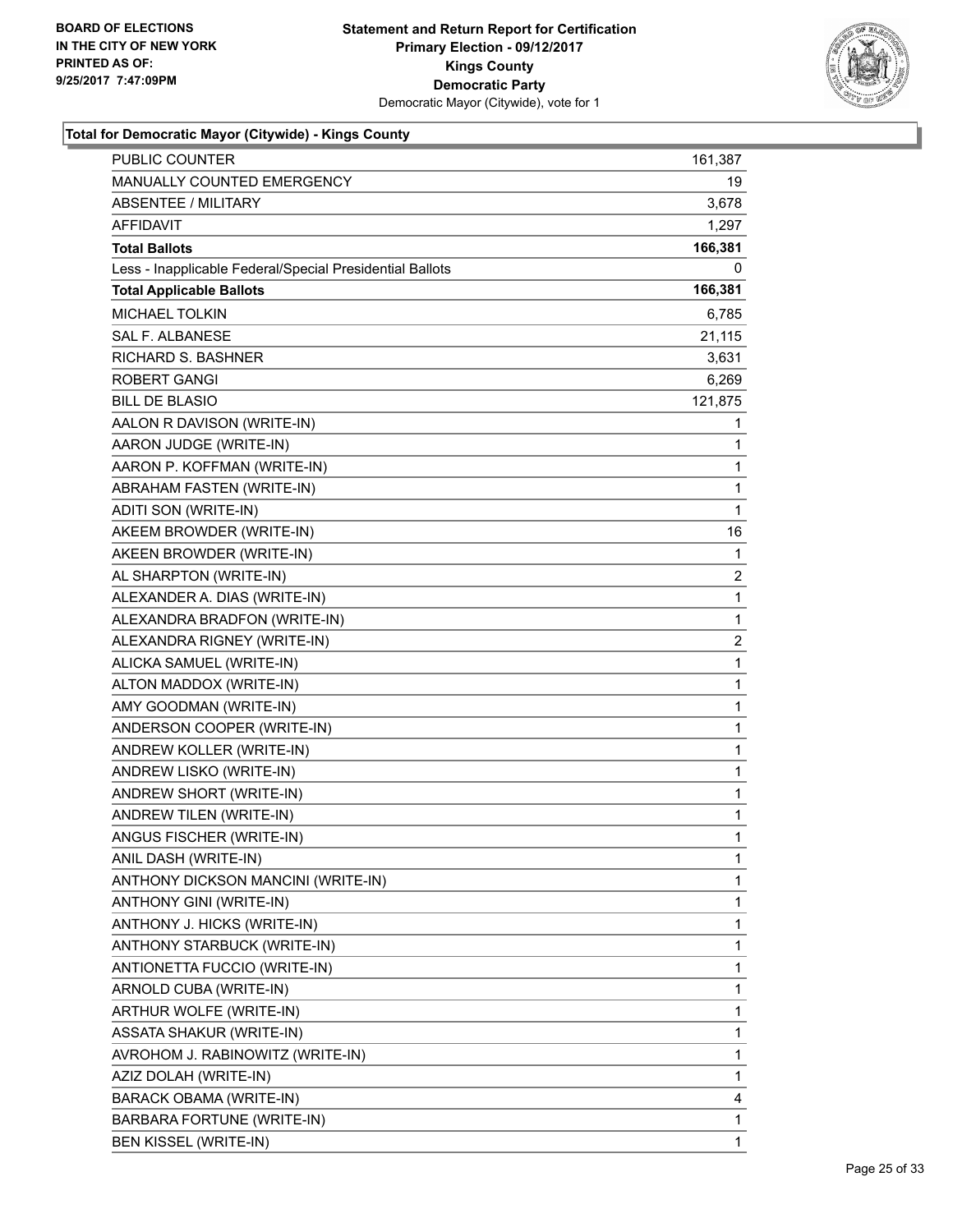

| BENE COOPERSMITH (WRITE-IN)     | $\mathbf{1}$   |
|---------------------------------|----------------|
| BENJAMIN DUNN (WRITE-IN)        | $\mathbf{1}$   |
| BERNIE SANDERS (WRITE-IN)       | 4              |
| BEYONCE KNOWLES (WRITE-IN)      | 1              |
| <b>BIJAN SAMALAT (WRITE-IN)</b> | 1              |
| BILL CLINTON (WRITE-IN)         | 1              |
| BILL THOMPSON (WRITE-IN)        | 2              |
| BLOOM BEVOG (WRITE-IN)          | 1              |
| <b>BO DIETL (WRITE-IN)</b>      | 33             |
| BRAD LANDER (WRITE-IN)          | $\overline{7}$ |
| BRAD RAMDEEN (WRITE-IN)         | 1              |
| BRANY NEIBU (WRITE-IN)          | 1              |
| BRIAN LEHRER (WRITE-IN)         | 1              |
| CARL WEISBROD (WRITE-IN)        | 1              |
| CAROL JONES (WRITE-IN)          | 3              |
| CATHERINE MULLEN (WRITE-IN)     | 1              |
| CHAIM DEUTCH (WRITE-IN)         | 1.             |
| CHAIM DEUTSCH (WRITE-IN)        | 1              |
| CHAIM TARSHIOT (WRITE-IN)       | 1              |
| CHARLES BARRON (WRITE-IN)       | 4              |
| CHARLES BROWN (WRITE-IN)        | $\mathbf{1}$   |
| CHARLES MARTIN SR (WRITE-IN)    | 1              |
| CHARLES RUSSELL (WRITE-IN)      | 1.             |
| CHAYA SURA FRIT (WRITE-IN)      | 1              |
| CHOIRE SICHA (WRITE-IN)         | 1              |
| CHRIS HENRY (WRITE-IN)          | 1              |
| CHRISTINE QUINN (WRITE-IN)      | 25             |
| CHRISTOPHER D. GREF (WRITE-IN)  | $\mathbf{1}$   |
| CHRISTOPHER TRECASO (WRITE-IN)  | 1              |
| CLINTON M MILLER (WRITE-IN)     | $\mathbf{1}$   |
| CRISTINA CARTAGENA (WRITE-IN)   | 1              |
| <b>CURTIS HARRIS (WRITE-IN)</b> | 1              |
| CURTIS ODOM (WRITE-IN)          | 1              |
| CYNTHIA NIXON (WRITE-IN)        | 2              |
| DALE HORN (WRITE-IN)            | 1              |
| DAN BONANNO (WRITE-IN)          | 1              |
| DAN DOCTOROFF (WRITE-IN)        | 1              |
| DAN GORODNICK (WRITE-IN)        | 1              |
| DAN O'DONOVAN (WRITE-IN)        | 1              |
| DANAI POINTER (WRITE-IN)        | 1              |
| DANIELLE CASTOR (WRITE-IN)      | 1              |
| DANIER SQUARDEN (WRITE-IN)      | 1              |
| DARREN MACK (WRITE-IN)          | 3              |
| DAVID L STEPHENS (WRITE-IN)     | 1              |
| DAVID LYNCH (WRITE-IN)          | 1              |
| DAVID O. VANVEN (WRITE-IN)      | 1              |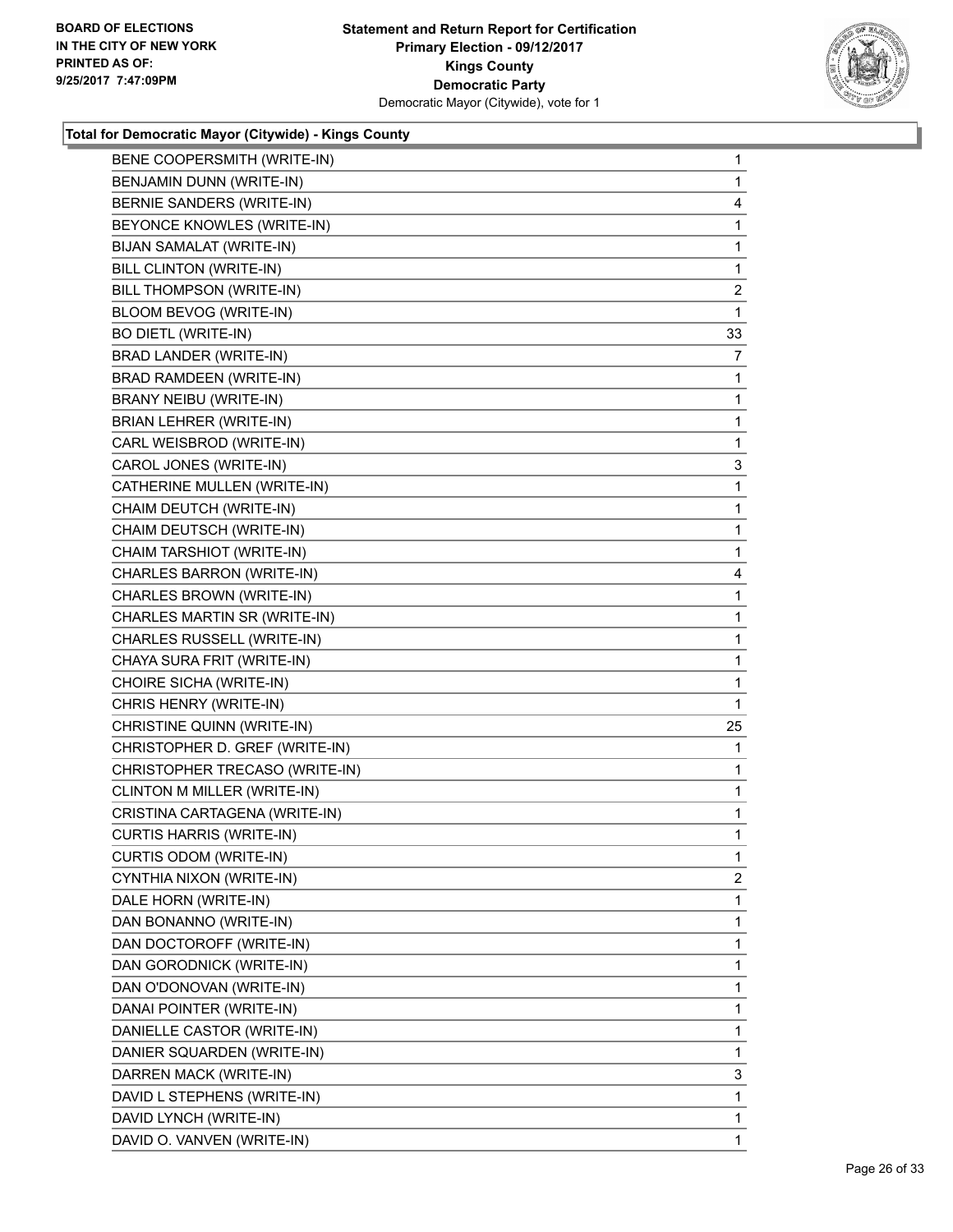

| DAVID REINKEN (WRITE-IN)        | 1              |
|---------------------------------|----------------|
| DAVID RIECH (WRITE-IN)          | 1              |
| DAVID WRIGHT (WRITE-IN)         | 1              |
| DAVID YASSKY (WRITE-IN)         | $\mathbf{1}$   |
| DEANNA LOGAN (WRITE-IN)         | 1              |
| DEBRA GREIF (WRITE-IN)          | 1              |
| DENNIS WALCOTT (WRITE-IN)       | 1              |
| DEREK JETER (WRITE-IN)          | 1              |
| DEREK WALCOTT (WRITE-IN)        | 1              |
| DESLEY WUN (WRITE-IN)           | $\mathbf{1}$   |
| DICK GREGORY (WRITE-IN)         | 1              |
| DICK GREGORY R.I.P (WRITE-IN)   | 1              |
| DIEM H. TRAN (WRITE-IN)         | 1              |
| DINA CYNAMAN (WRITE-IN)         | 1              |
| DOCKY DE LA FUENTE (WRITE-IN)   | 1              |
| DOMENIC M RECCHIA JR (WRITE-IN) | $\overline{2}$ |
| DONALD J TRUMP JR (WRITE-IN)    | $\overline{2}$ |
| DONALD J. TRUMP (WRITE-IN)      | 3              |
| DONNELL GRAVES (WRITE-IN)       | 1              |
| DOUG GORDON (WRITE-IN)          | 1              |
| DOUGIE JONES (WRITE-IN)         | 1              |
| DWAYNE JOHNSON (WRITE-IN)       | 1              |
| EDE FOX (WRITE-IN)              | $\overline{2}$ |
| EDNA NIXON (WRITE-IN)           | 1              |
| ELEAN BARON (WRITE-IN)          | 1              |
| ELIZABETH DAVIS (WRITE-IN)      | 1              |
| ELIZABETH HOLTZMAN (WRITE-IN)   | 1              |
| ELIZABETH WARREN (WRITE-IN)     | $\mathbf{1}$   |
| ELLA FITZGERALD (WRITE-IN)      | 1              |
| EMILY FRANZOSA (WRITE-IN)       | 1              |
| EMILY GOULD (WRITE-IN)          | 1              |
| ERIC ADAMS (WRITE-IN)           | 6              |
| ERIC GARNER (WRITE-IN)          | 1              |
| ERROS LOUIS (WRITE-IN)          | 1              |
| ESTHER ALIX (WRITE-IN)          | 1              |
| ESTHER BERGMAN (WRITE-IN)       | 1              |
| ESTHER NEWBERG (WRITE-IN)       | 1              |
| ETHAN SMYTH (WRITE-IN)          | 1              |
| EVA SHAPIRO (WRITE-IN)          | 1              |
| FAITHC. GARRETT (WRITE-IN)      | 1              |
| FELIPE PEREZ (WRITE-IN)         | 1              |
| FELIX BIEDERMAN (WRITE-IN)      | 1              |
| FRANKLIN C. MARCUS (WRITE-IN)   | 1              |
| FRED EHRHART (WRITE-IN)         | 1              |
| FRED HOCHBAUM (WRITE-IN)        | 1              |
| GABRIEL WATERMAN (WRITE-IN)     | 1              |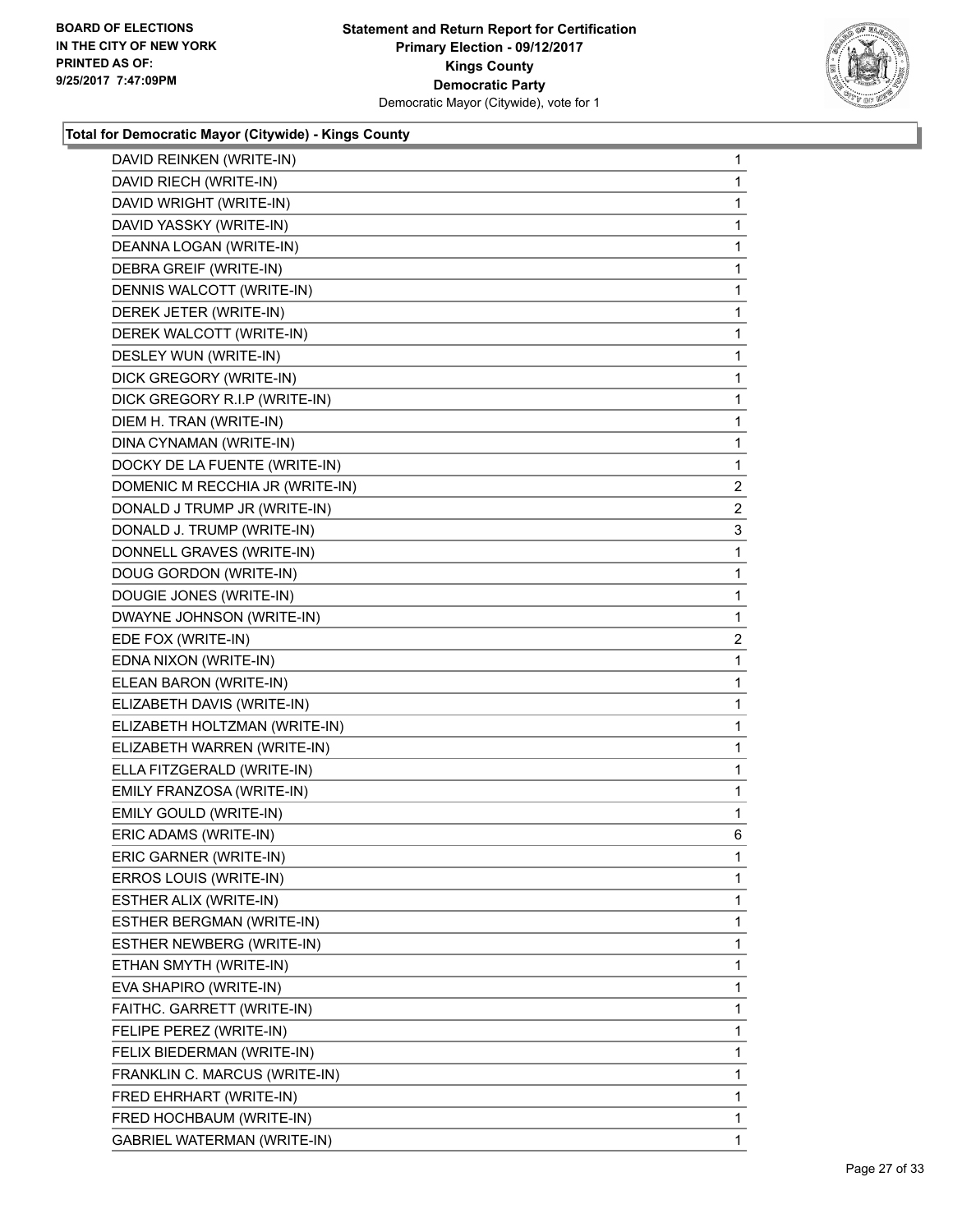

| GAIL ROSENBLUM (WRITE-IN)           | 1              |
|-------------------------------------|----------------|
| GALE BREWER (WRITE-IN)              | 1              |
| <b>GARY POPKIN (WRITE-IN)</b>       | 1              |
| <b>GEORGE LITTLEJOHN (WRITE-IN)</b> | 1              |
| <b>GERALD SPENCE (WRITE-IN)</b>     | 2              |
| GIANPAOLO CIOCCO (WRITE-IN)         | 1              |
| GILA FRIED (WRITE-IN)               | 1              |
| GILBERT ADRIAN CENTES (WRITE-IN)    | 1              |
| <b>GORDON BERLIN (WRITE-IN)</b>     | 1              |
| <b>GREG WESS (WRITE-IN)</b>         | 1              |
| GREGORY D'VAVA (WRITE-IN)           | 1              |
| HAKEEM JEFFERIES (WRITE-IN)         | 5              |
| HALISAY UIVGO (WRITE-IN)            | 1              |
| HELEN HERNANDEZ (WRITE-IN)          | 1              |
| HELEN RUBINSTEIN (WRITE-IN)         | 1              |
| HELENA WONG (WRITE-IN)              | 1              |
| HERSHEL NEIMAN (WRITE-IN)           | 1              |
| HESHY EINHORN (WRITE-IN)            | 1              |
| HILLARY CLINTION (WRITE-IN)         | 8              |
| HILLARY CLINTON (WRITE-IN)          | 28             |
| HILLEL ENGEL (WRITE-IN)             | 1              |
| IAN GILFILLAN (WRITE-IN)            | 1              |
| IDE FOX (WRITE-IN)                  | 1              |
| IGENIE F HARRIS-BLANMAN (WRITE-IN)  | 1              |
| ISAAC FREUND (WRITE-IN)             | 1              |
| JABARI BRISPORT (WRITE-IN)          | $\overline{a}$ |
| JACOB FELDMAN (WRITE-IN)            | 1              |
| <b>JACOB GARCHIK (WRITE-IN)</b>     | 1              |
| JAMES BEDNACK (WRITE-IN)            | 1              |
| JAMES FIELDS (WRITE-IN)             | 1              |
| JAMES GRAHAM (WRITE-IN)             | 1              |
| JAMIE BARAK (WRITE-IN)              | 1              |
| JAMIE MCGREGOR (WRITE-IN)           | 1              |
| JANELLA T. HINDS (WRITE-IN)         | 1              |
| <b>JASON STARR (WRITE-IN)</b>       | 1              |
| JASPER D. PAIGE SR. (WRITE-IN)      | 1              |
| JAY CHARLES RUBIN (WRITE-IN)        | 1              |
| JED POSTER (WRITE-IN)               | 1              |
| JEFF MOCHE (WRITE-IN)               | 1              |
| JEFFREY BARON (WRITE-IN)            | 1              |
| JEFFREY DUNN ROVINELLI (WRITE-IN)   | 1              |
| JENNA BIMBI (WRITE-IN)              | 1              |
| JEREMY CRIMM (WRITE-IN)             |                |
|                                     | 1              |
| JEREMY EGNER (WRITE-IN)             | 1              |
| JEREMY SEIDEMAN (WRITE-IN)          | 1              |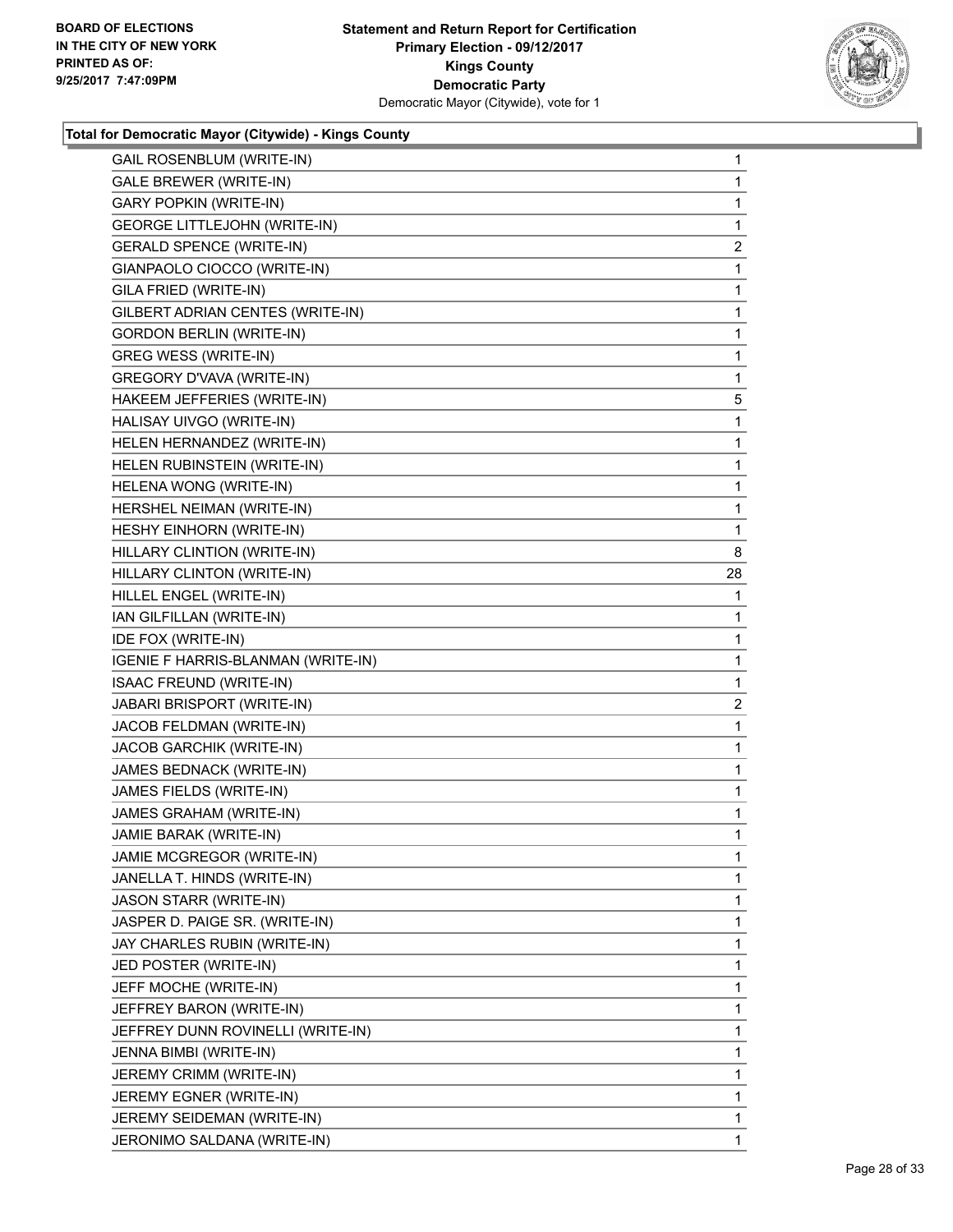

| JESSICA SIMMONS (WRITE-IN)       | 1              |
|----------------------------------|----------------|
| JIMMY MEMILLAN (WRITE-IN)        | 1              |
| JOAKIM JEFFRIES (WRITE-IN)       | 1              |
| JOE MANCINO (WRITE-IN)           | 1              |
| JOEL HERZIG (WRITE-IN)           | 1              |
| JOEL RODRIGUEZ (WRITE-IN)        | 1              |
| JOEL ROSENFELD (WRITE-IN)        | 1              |
| JOHAN BRISPORT (WRITE-IN)        | 1              |
| JOHN CENA (WRITE-IN)             | 1              |
| JOHN FROST (WRITE-IN)            | 1              |
| JOHN JAY (WRITE-IN)              | 1              |
| JOHN STEWART (WRITE-IN)          | 1              |
| JOHNNY RAY YOUNGBLOOD (WRITE-IN) | 1              |
| JONATHAN KEMP (WRITE-IN)         | 1              |
| JONELARE WILLIAMS (WRITE-IN)     | 1              |
| JONETTE SADIK-KHAN (WRITE-IN)    | 1              |
| JOSEPH ROTTENBERG (WRITE-IN)     | 1              |
| JOSH TROPPER (WRITE-IN)          | 1              |
| JOSHUA THOMPSON (WRITE-IN)       | 1              |
| JOVAN SANTOPIETRO (WRITE-IN)     | 1              |
| JOYCE SCOTT BRAYBY (WRITE-IN)    | 1              |
| JUMAANE WILLIAMS (WRITE-IN)      | 3              |
| <b>JUSTIN BRANNAN (WRITE-IN)</b> | 1              |
| JUSTIN M. KREBS (WRITE-IN)       | 1              |
| KADEN CHARLES (WRITE-IN)         | 1              |
| KALA MCCOMB (WRITE-IN)           | 1              |
| KA-LAI WONG (WRITE-IN)           | 1              |
| KARAL WOODWORD (WRITE-IN)        | 1              |
| KATHY CHANGE (WRITE-IN)          | 1              |
| KENNETH ZWEIG (WRITE-IN)         | 1              |
| KENYA HANDY (WRITE-IN)           | 1              |
| KERON ALLEYNE (WRITE-IN)         | 1              |
| KEVIN MC CALL (WRITE-IN)         | 1              |
| KEVIN MOORE (WRITE-IN)           | 1              |
| KEVIN SHEEKEY (WRITE-IN)         | 1              |
| KHADER ELYATEEM (WRITE-IN)       | $\overline{2}$ |
| KURT ANDERSON (WRITE-IN)         | 1              |
| KWAME ASANLE (WRITE-IN)          | 1              |
| LADY GAGA (WRITE-IN)             | 1              |
| LARRY DAVID (WRITE-IN)           | 1              |
| LAUREY COMATO (WRITE-IN)         | 1              |
| LAURIE ANDERSON (WRITE-IN)       | 1              |
| LAURIE TAMIS (WRITE-IN)          | 1              |
| LAWRENCE TALBOT (WRITE-IN)       | 1              |
| LENNY DYKSTRA (WRITE-IN)         | 1              |
| LEON OFMAN (WRITE-IN)            | 1              |
|                                  |                |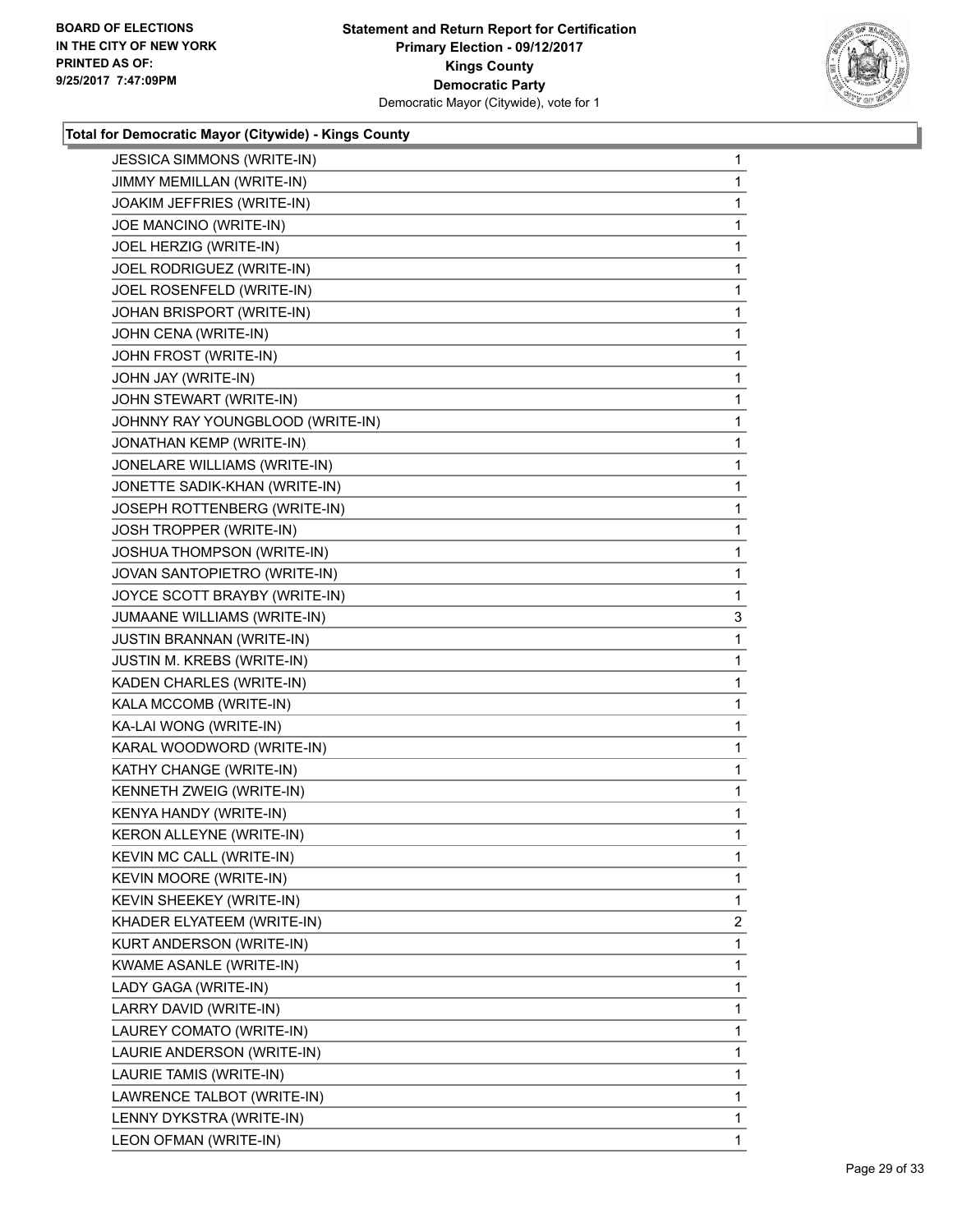

| LESLEY STALVEY (WRITE-IN)          | 1            |
|------------------------------------|--------------|
| LETITIA JAMES (WRITE-IN)           | 9            |
| LINCOLN RESTLER (WRITE-IN)         | 3            |
| LINDA PANENA (WRITE-IN)            | 1            |
| LINDA SARSOUR (WRITE-IN)           | 3            |
| LINDSAY KRAL (WRITE-IN)            | 1            |
| LIPA GELBSTEIN (WRITE-IN)          | 1            |
| LORA SEERY (WRITE-IN)              | 1            |
| LOUIE UMPIERRE (WRITE-IN)          | 1            |
| MACY TANG (WRITE-IN)               | 1            |
| MAHIR KISSENGER (WRITE-IN)         | 1            |
| MAN-LI LIN (WRITE-IN)              | 1            |
| MARC CHASE (WRITE-IN)              | 1            |
| MARC MARON (WRITE-IN)              | 1            |
| MARIELY MORONTA-SANCHEZ (WRITE-IN) | 1            |
| MARIUS ANGELONI (WRITE-IN)         | 1            |
| MARK SOLOMON (WRITE-IN)            | 1            |
| MARTIN BROWN (WRITE-IN)            | 1            |
| MARTIN S. NEEDELMAN (WRITE-IN)     | 1            |
| MARTY MARKOWITZ (WRITE-IN)         | 2            |
| MATHEW LEWIS (WRITE-IN)            | 1            |
| MATT VOLNER (WRITE-IN)             | 1            |
| MATTHER MILLER (WRITE-IN)          | 1            |
| MATTHEW SINKMAN (WRITE-IN)         | 1            |
| MATU WOMM (WRITE-IN)               | 1            |
| MAUSIM TSARENKOV (WRITE-IN)        | 1            |
| MAYOR JILL MCCARTHY (WRITE-IN)     | 1            |
| MEIR FOGEL (WRITE-IN)              | 1            |
| MELISSA MARIA VIVENTO (WRITE-IN)   | 1            |
| MELISSA MARK VIVERITO (WRITE-IN)   | $\mathbf{2}$ |
| MENDY SCHMOOKLER (WRITE-IN)        | 1            |
| MICHAEL BLAKE (WRITE-IN)           | 1            |
| MICHAEL BLOOMBERG (WRITE-IN)       | 64           |
| MICHAEL LEZNOWSKY (WRITE-IN)       | 1            |
| MICHAEL SLOVIMBERG (WRITE-IN)      | 1            |
| MIKE CHEREPICO (WRITE-IN)          | 1            |
| MIKE JOHNSON (WRITE-IN)            | 1            |
| MINDY MORCULIS (WRITE-IN)          | 1            |
| MOISHY GOLDBERG (WRITE-IN)         | 1            |
| MOLLY COOGAN (WRITE-IN)            | 1            |
| MONTY BREWSTER (WRITE-IN)          | 1            |
| MORGAN BAKERMAN (WRITE-IN)         | 1            |
| MORGAN COURGNAUD (WRITE-IN)        | 1            |
| MUMIA AGO-JAMEL (WRITE-IN)         | 1            |
| NANCY TONG (WRITE-IN)              | 1            |
| NAOMI HOPKINS (WRITE-IN)           | 1            |
|                                    |              |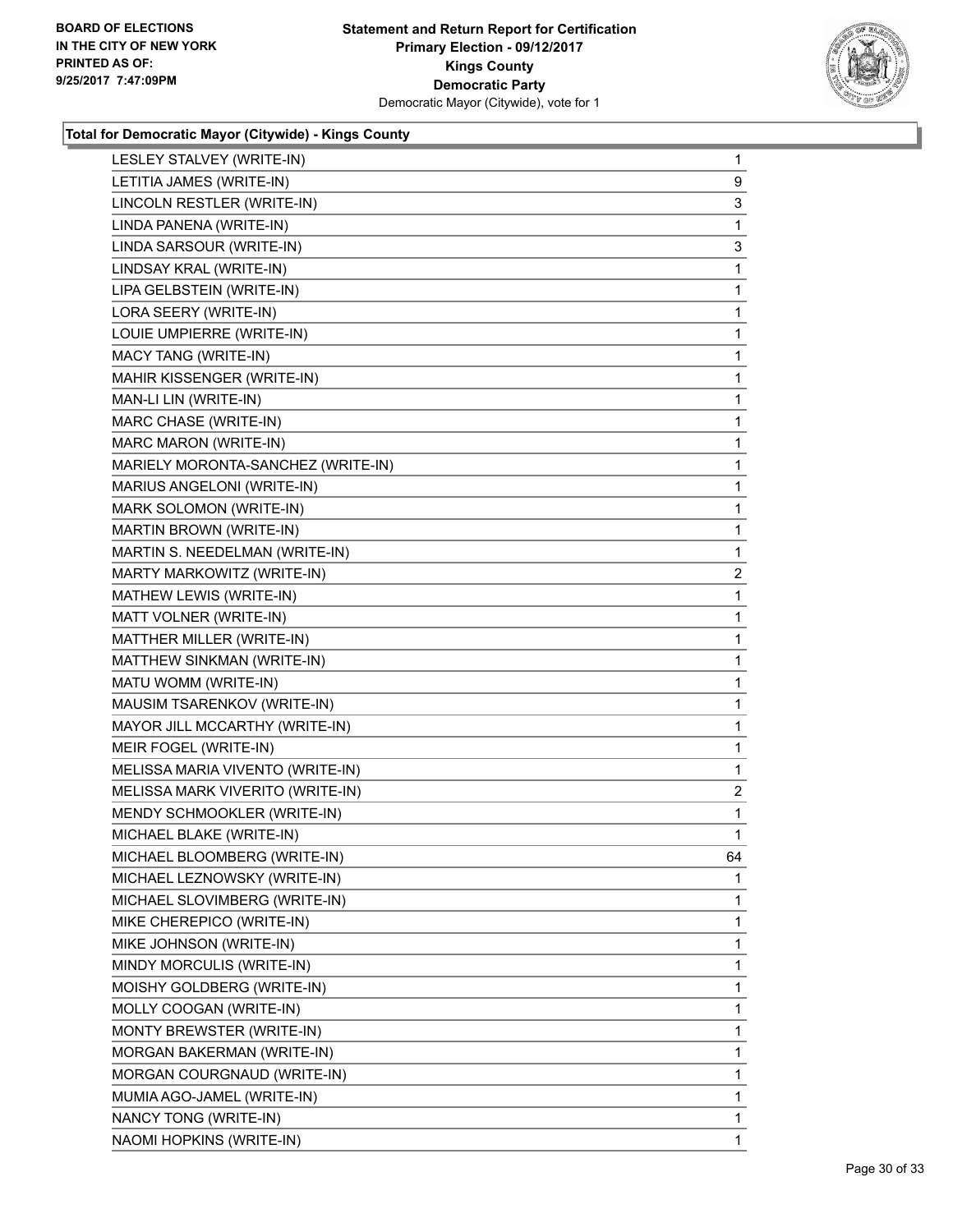

| NASIR JONES (WRITE-IN)         | 1              |
|--------------------------------|----------------|
| NATHANIEL M. LEVINE (WRITE-IN) | 1              |
| NELINI STAMP (WRITE-IN)        | 1              |
| NICHOLASD GERMAN (WRITE-IN)    | 1              |
| NICILE MALLIETAKIS (WRITE-IN)  | 1              |
| NICOLE ATHRONEE (WRITE-IN)     | 1              |
| NICOLE HALLIOHARIS (WRITE-IN)  | 1              |
| NICOLE MALLIOTAKIS (WRITE-IN)  | 58             |
| NIDAA MAHMOOD (WRITE-IN)       | 1              |
| NIEDE MALLATAKIS (WRITE-IN)    | 1              |
| NOAH FOSTER (WRITE-IN)         | 1              |
| NORMAN FINKLESTEIN (WRITE-IN)  | 1              |
| NUR AHAMED (WRITE-IN)          | 1              |
| OLEG KLEDAN (WRITE-IN)         | 1              |
| PAUL COPPA (WRITE-IN)          | 1              |
| PAUL GOLDENBOY (WRITE-IN)      | 1              |
| PAUL STEELY WHITE (WRITE-IN)   | 2              |
| PETER WERTHEIM (WRITE-IN)      | 1              |
| PHILIP HOFMANN (WRITE-IN)      | 1              |
| PREET BHARARA (WRITE-IN)       | 1              |
| PUPA RUU (WRITE-IN)            | 1              |
| RAE AIN HOFFMAN (WRITE-IN)     | 1              |
| RAFEAL ESPINAL (WRITE-IN)      | 1              |
| RAFFAEL J. GUIGONE (WRITE-IN)  | 1              |
| RAMON E REYES III (WRITE-IN)   | 1              |
| RANDY CREDICO (WRITE-IN)       | $\overline{2}$ |
| RAY ROGERS (WRITE-IN)          | 1              |
| RICHARD A. DIETL (WRITE-IN)    | 1              |
| RICHARD A. MAURO (WRITE-IN)    | 1              |
| RICHARD DIETI (WRITE-IN)       | 1              |
| RICHARD RODRIGUEZ (WRITE-IN)   | 1              |
| RICHARD SEMEGRAM (WRITE-IN)    | $\mathbf{1}$   |
| ROBERT EVANS (WRITE-IN)        | 1              |
| ROCKY DE LA FUENTE (WRITE-IN)  | 3              |
| RONALD PHILLIPS (WRITE-IN)     | 1              |
| RONNIE CHO (WRITE-IN)          | 1              |
| ROY MITCHELL (WRITE-IN)        | 1              |
| RUDOLPH GIULIANI (WRITE-IN)    | 1              |
| RUDY GULLIANI (WRITE-IN)       | 1              |
| SALI OKKA (WRITE-IN)           | 1              |
| SALVATORE CURRO (WRITE-IN)     | 1              |
| SAM SCHWARTZ (WRITE-IN)        | 1              |
| SAMANTHA M BENTON (WRITE-IN)   | 1              |
| SAMUEL J. CHESIR (WRITE-IN)    | 1              |
| SARA KIRKWOOD (WRITE-IN)       | 1              |
| SASHA GRAFIT (WRITE-IN)        | 1              |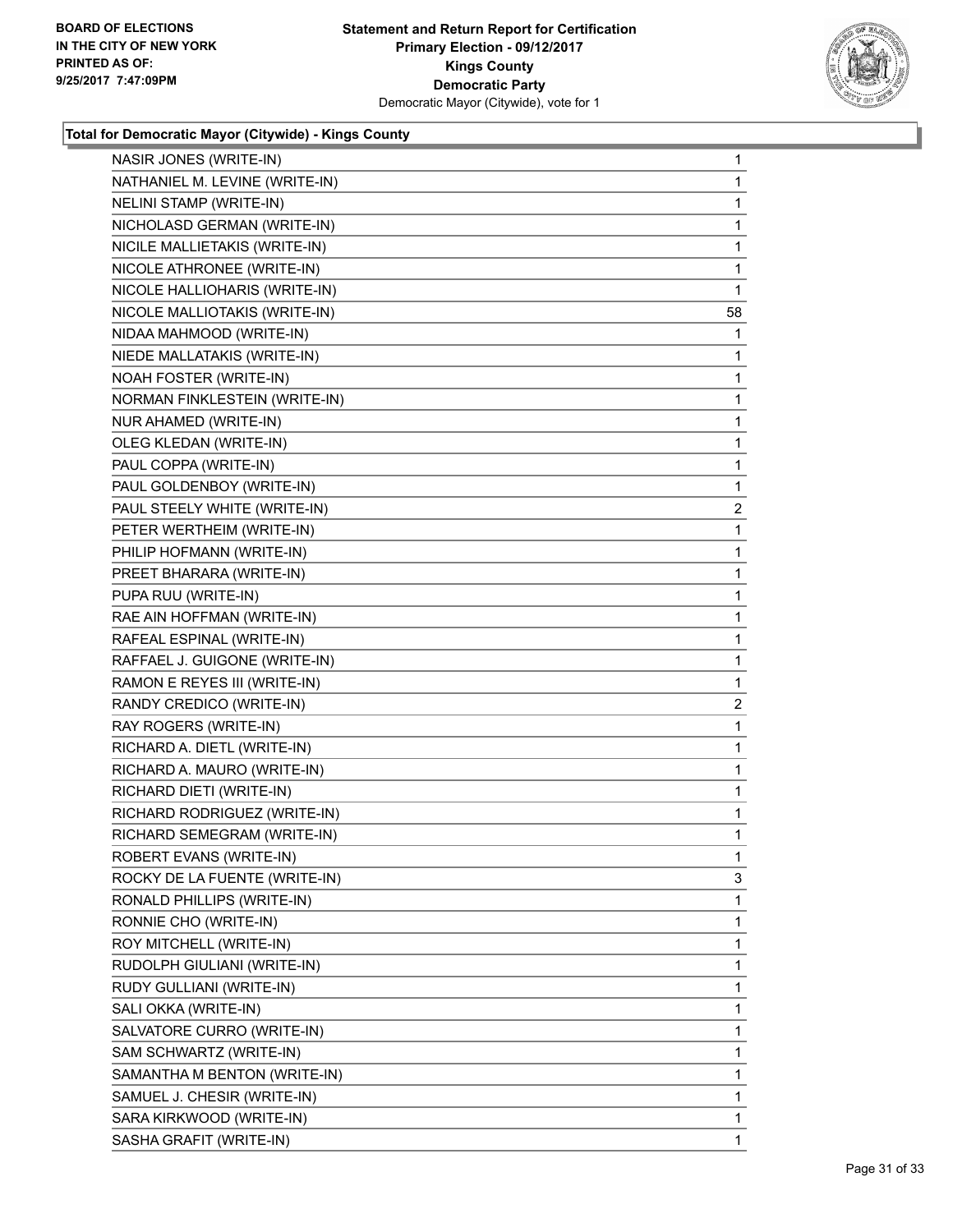

| SCADE J. ETIONE (WRITE-IN)                | $\mathbf{1}$            |
|-------------------------------------------|-------------------------|
| SCOTT JOYNER (WRITE-IN)                   | 1                       |
| SCOTT M. STRINGER (WRITE-IN)              | 13                      |
| SEENA GHAZNAVI (WRITE-IN)                 | 1                       |
| SETH LOW (WRITE-IN)                       | 1                       |
| SHAINDY FIREWORKER (WRITE-IN)             | 1                       |
| SHANTER JONES (WRITE-IN)                  | 1                       |
| SHARI C.HYMAN (WRITE-IN)                  | $\mathbf{1}$            |
| SHARI HYMAN (WRITE-IN)                    | 1                       |
| SHAUN DONOVAN (WRITE-IN)                  | $\overline{\mathbf{c}}$ |
| SHAWN DONEVAN (WRITE-IN)                  | 1                       |
| SHERTLAND DANIELS (WRITE-IN)              | 1                       |
| SHIRLEY CHISHOLM (WRITE-IN)               | 2                       |
| SHOSHMA FEIT (WRITE-IN)                   | $\mathbf{1}$            |
| SHUMIL ZEND (WRITE-IN)                    | 1                       |
| SIMCHA ROSEBIERG (WRITE-IN)               | 1                       |
| SNOOP DOGG (WRITE-IN)                     | 1                       |
| SONAM UKYAB (WRITE-IN)                    | 1                       |
| STEPHANE ADAM (WRITE-IN)                  | 1                       |
| STEPHEN BARNESO (WRITE-IN)                | 1                       |
| STEVEN E. SHOVERS (WRITE-IN)              | 1                       |
| STEVEN MICHELEN (WRITE-IN)                | 1                       |
| SYDNEY BLACKETT (WRITE-IN)                | 1                       |
| TAMEKA THOMAS (WRITE-IN)                  | 1                       |
| TED CRUZ (WRITE-IN)                       | 1                       |
| TOM WILLIAM (WRITE-IN)                    | 1                       |
| TONY AVELLA (WRITE-IN)                    | 1                       |
| TRAVIS MOCKLER (WRITE-IN)                 | 1                       |
| TUCKER REED (WRITE-IN)                    | 1                       |
| TYRONE WOODS (WRITE-IN)                   | 1                       |
| UNATTRIBUTABLE WRITE-IN (WRITE-IN)        | 208                     |
| UNCOUNTED WRITE-IN PER STATUTE (WRITE-IN) | 9                       |
| <b>VENIAMIN ILMER (WRITE-IN)</b>          | $\mathbf 1$             |
| VICTORIA KELLY (WRITE-IN)                 | 1                       |
| VINCENT GENTILE (WRITE-IN)                | $\mathbf{1}$            |
| WILLIAM HARVEY (WRITE-IN)                 | 1                       |
| WILLIAM ROBB (WRITE-IN)                   | 1                       |
| WILLIAM ROTH (WRITE-IN)                   | 1                       |
| Y. TOUA (WRITE-IN)                        | 1                       |
| YADIRA HADLETT (WRITE-IN)                 | 1                       |
| YVETTE CLARK (WRITE-IN)                   | $\mathbf{1}$            |
| YVONNE STENNETT (WRITE-IN)                | 1                       |
| ZEPHYR TEACHOUT (WRITE-IN)                | 1                       |
| <b>Total Votes</b>                        | 160,542                 |
| Unrecorded                                | 5,839                   |